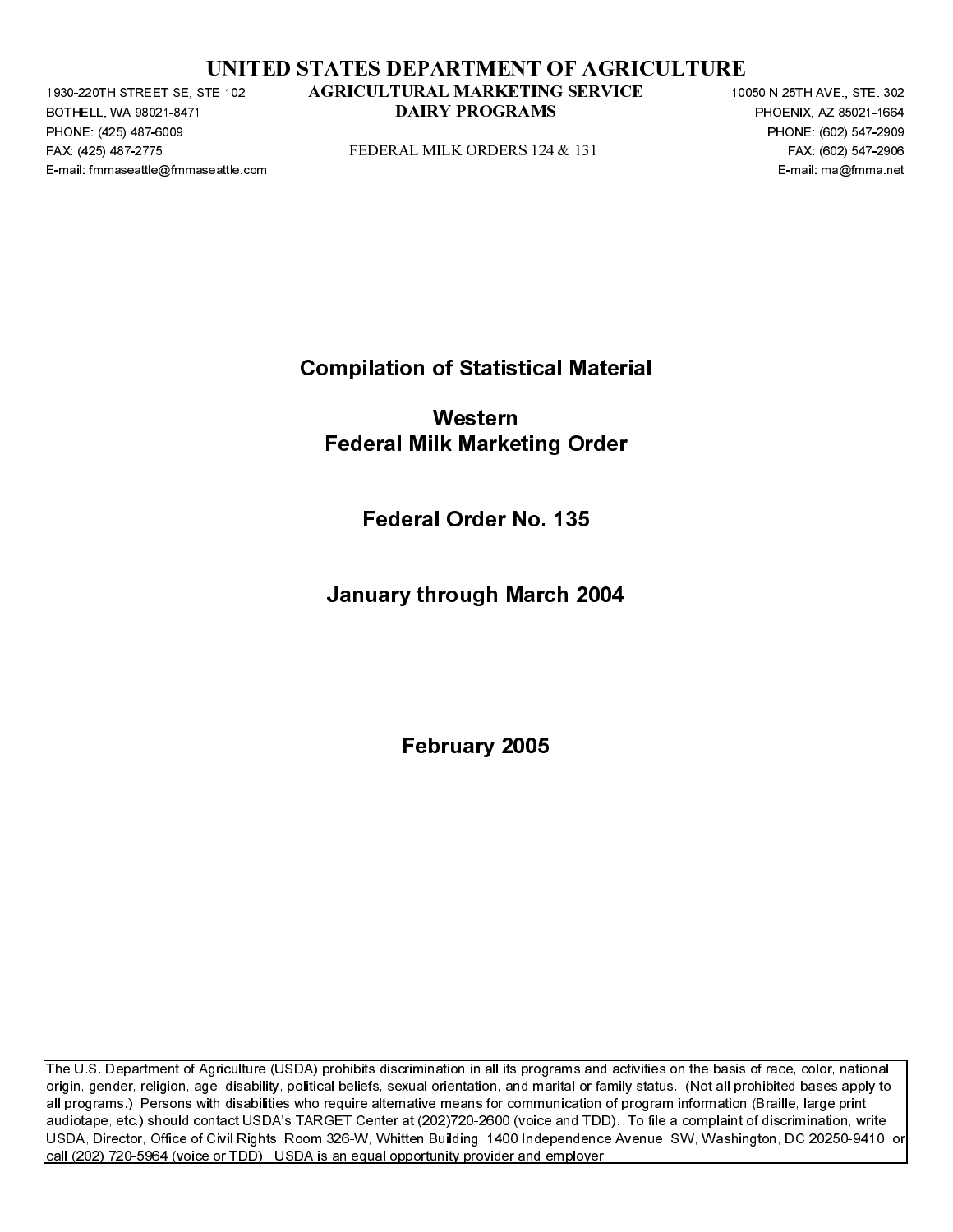# Table of Contents

| Table No.                 | Title                                                                                                                                                                          | Page No.       |
|---------------------------|--------------------------------------------------------------------------------------------------------------------------------------------------------------------------------|----------------|
| 1                         | Handlers Operating Pool Plants Under the Western Order,<br>Federal Order No. 135, 2004                                                                                         | 1              |
| $\overline{2}$            | Qualified Cooperative Associations Marketing Milk Under the<br>Western Order, Federal Order No. 135, 2004                                                                      | $\overline{c}$ |
| $\ensuremath{\mathsf{3}}$ | Qualified Proprietary Bulk Tank Handlers Marketing Milk Under the<br>Western Order, Federal Order No. 135, 2004                                                                | $\overline{2}$ |
| 4                         | Number of Producers and Receipts of Producer Milk,<br>Western Order, Federal Order No. 135, 2004                                                                               | 3              |
| 5                         | Class I Producer Milk and Components, Western Order,<br>Federal Order No. 135, 2004                                                                                            | 4              |
| 6                         | Class II Producer Milk and Components, Western Order,<br>Federal Order No. 135, 2004                                                                                           | 5              |
| $\overline{7}$            | Class III Producer Milk and Components, Western Order,<br>Federal Order No. 135, 2004                                                                                          | 6              |
| 8                         | Class IV Producer Milk and Components, Western Order,<br>Federal Order No. 135, 2004                                                                                           | 7              |
| 9                         | Total Producer Milk and Components, Western Order,<br>Federal Order No. 135, 2004                                                                                              | 8              |
| 10                        | Total Producer Milk by Class, Western Order,<br>Federal Order No. 135, 2004                                                                                                    | 9              |
| 11                        | Total Butterfat Pounds by Class, Western Order,<br>Federal Order No. 135, 2004                                                                                                 | 10             |
| 12                        | Total Skim Pounds by Class, Western Order,<br>Federal Order No. 135, 2004                                                                                                      | 11             |
| 13                        | Number of Producers and Milk Production by County, Western<br>Order, Federal Order No. 135, 2004                                                                               | 12             |
| 14                        | Class Prices Per Cwt for 3.5% Milk and Component Prices,<br>Western Order, Federal Order No. 135, 2004                                                                         | 16             |
| 15                        | Producer Price Differentials, Component Prices, Statistical Uniform Prices<br>and Blend Prices at Test, Western Order, Federal Order No. 135, 2004                             | 17             |
| 16                        | <b>Advanced National Agricultural Statistical Services (NASS) Commodity Pricing</b><br>Factors Used in Pricing Class I Skim/Butterfat and Class II Skim/Nonfat<br>Solids, 2004 | 18             |
| 17                        | Final National Agricultural Statistical Services (NASS) Commodity Pricing<br>Factors Used in Pricing Class II Butterfat, Class III, and Class IV,<br>2004                      | 19             |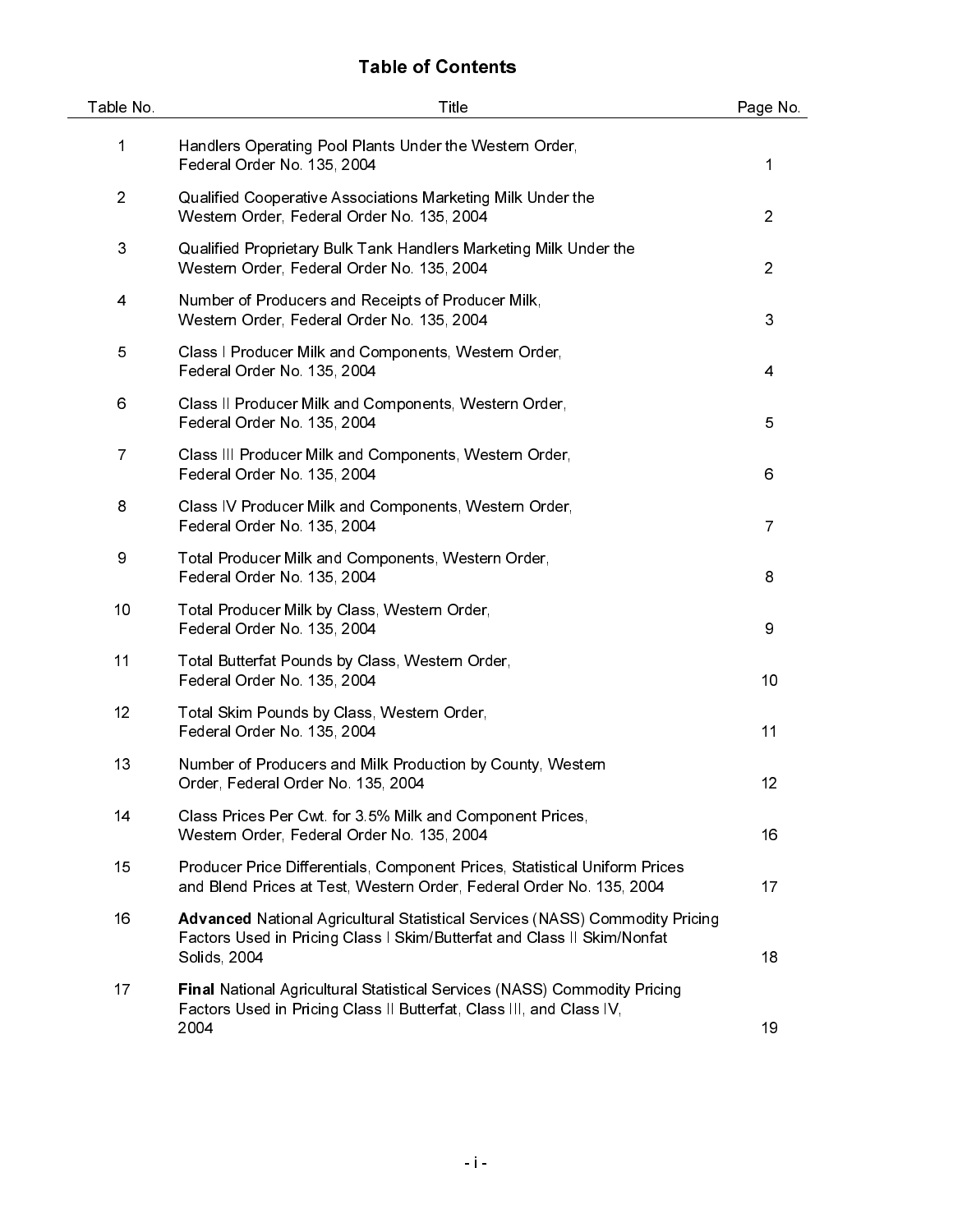## Handlers Operating Pool Plants Under the Western Order, Federal Order No. 135 2004

| Plant Name                      |                | <b>Plant Location</b> |       | Location Adjustment |              |     |                           |     |     | <b>Plant Status</b>                         |     |                    |     |     |           |
|---------------------------------|----------------|-----------------------|-------|---------------------|--------------|-----|---------------------------|-----|-----|---------------------------------------------|-----|--------------------|-----|-----|-----------|
|                                 | City           | County                | State | Rate 1/             | Jan I        | Feb | Mar                       | Apr | Mav | Jun                                         | Jul | Aug I              | Sep | Oct | Nov   Dec |
| <b>Distributing Pool Plants</b> |                |                       |       |                     |              |     |                           |     |     |                                             |     |                    |     |     |           |
| Country Classic Dairies, Inc.   | Belgrade       | Gallatin              | МT    | \$0,30              | X            | X   | $\boldsymbol{\mathsf{x}}$ |     |     |                                             |     |                    |     |     |           |
| Cream o'Weber Dairy, Inc.       | Salt Lake City | Salt Lake             | UT    |                     | x            | X   | X                         |     |     |                                             |     |                    |     |     |           |
| Falconhurst Dairy, Inc.         | Buhl           | Twin Falls            | ID    | $-$ \$0.30          | X            | X   | X                         |     |     |                                             |     |                    |     |     |           |
| Gossner Foods, Inc.             | Logan          | Cache                 | UT    |                     | X            | X   | $\mathsf{x}$              |     |     |                                             |     |                    |     |     |           |
| Meadow Gold Dairies, Inc.       | <b>Boise</b>   | Ada                   | ID    | $-$ \$0.30          | X            | X   | $\mathsf{x}$              |     |     |                                             |     |                    |     |     |           |
| Meadow Gold Dairies, Inc.       | Pocatello      | Bannock               | ID    | \$0,30              | x            | X   | X                         |     |     |                                             |     | No data available. |     |     |           |
| Meadow Gold Dairies, Inc.       | Salt Lake City | Salt Lake             | UT    |                     | $\mathsf{x}$ | X   | X                         |     |     | Western Order was terminated April 1, 2004. |     |                    |     |     |           |
| Stoker Wholesale, Inc.          | Burley         | Cassia                | ID    | $-$ \$0 30          | X            | X   | X                         |     |     |                                             |     |                    |     |     |           |
| The Kroger Co., Layton Dairy    | Layton         | Davis                 | UT    |                     | X            | X   | $\mathsf{x}$              |     |     |                                             |     |                    |     |     |           |
| <b>Western Quality Foods</b>    | Cedar City     | Iron.                 | UT    | \$0,30              | X            | X   | X                         |     |     |                                             |     |                    |     |     |           |
| <b>WestFarm Foods</b>           | <b>Boise</b>   | Ada                   | ID    | \$0,30              | x            | X   | X                         |     |     |                                             |     |                    |     |     |           |
| Winder Dairy, Inc.              | Salt Lake City | Salt Lake             | UT    |                     | x            | X   | X                         |     |     |                                             |     |                    |     |     |           |

1/ \$0.00 unless otherwise noted. Rate is relative to Salt Lake County, Utah (\$1.90/cwt).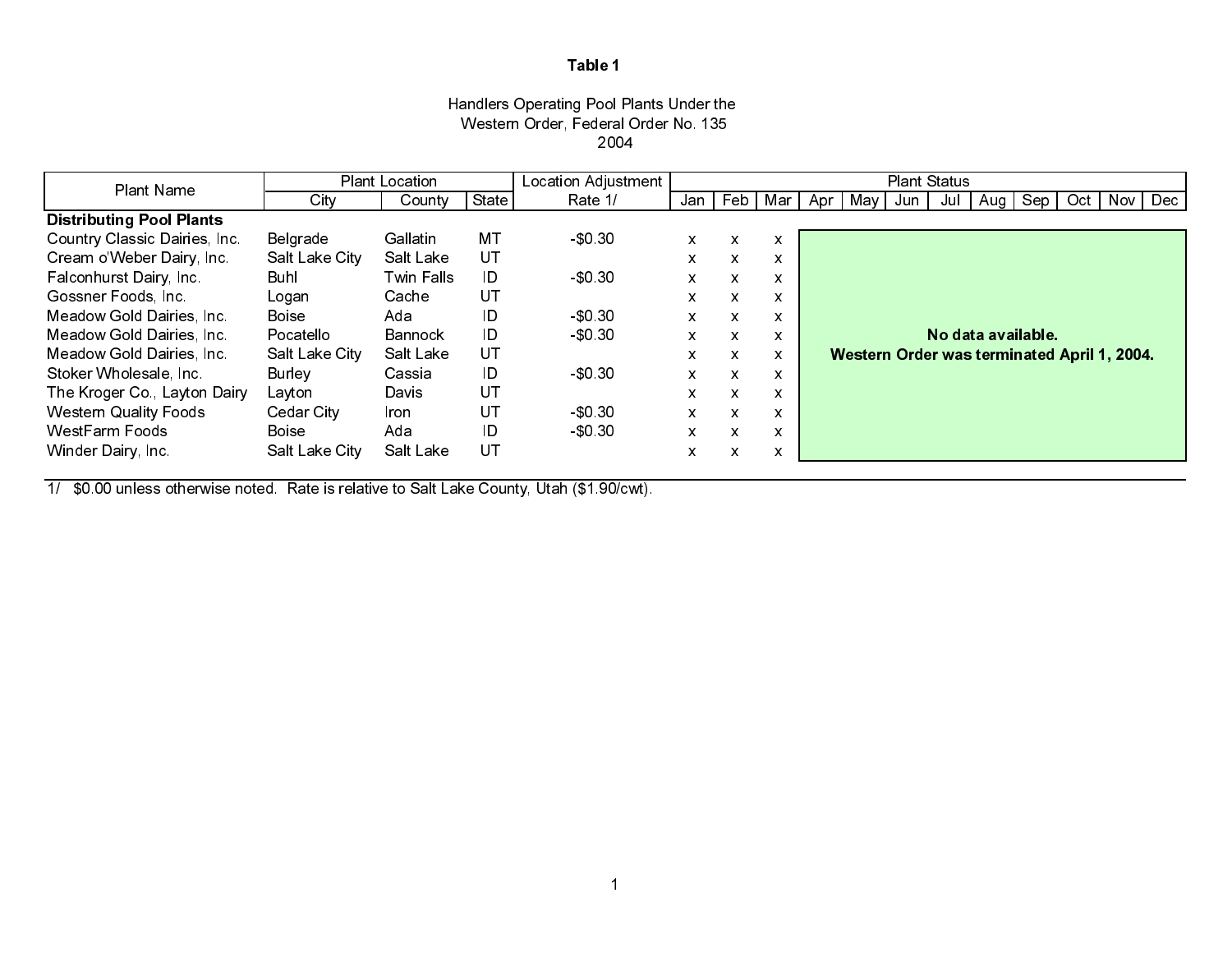## Qualified Cooperative Associations Marketing Milk Under the Western Order, Federal Order No. 135 2004

| Cooperative Name                          | <b>Principle Office</b> |           |       | Cooperative Status |     |     |     |     |     |                    |       |                                             |                 |  |     |
|-------------------------------------------|-------------------------|-----------|-------|--------------------|-----|-----|-----|-----|-----|--------------------|-------|---------------------------------------------|-----------------|--|-----|
|                                           | Citv                    | Countv    | State | Jan                | Feb | Mar | Apr | Mav | Jun | Jul                | Aua I |                                             | Sep   Oct   Nov |  | Dec |
| Dairy Farmers of America, Inc.            |                         |           |       |                    |     |     |     |     |     |                    |       |                                             |                 |  |     |
| Mountain Area Council 1/                  | Salt Lake City          | Salt Lake | UT    |                    | x   |     |     |     |     |                    |       |                                             |                 |  |     |
| <b>Farmers Cooperative Creamery</b>       | McMinnville             | Yamhill   | ΟR    |                    |     |     |     |     |     | No data available. |       |                                             |                 |  |     |
| Magic Valley Quality Milk Producers, Inc. | Jerome                  | Jerome    | ID    |                    |     |     |     |     |     |                    |       | Western Order was terminated April 1, 2004. |                 |  |     |
| Northwest Dairy Association               | Seattle                 | King      | WA.   |                    |     |     |     |     |     |                    |       |                                             |                 |  |     |

1/ Dairy Farmers of America, Inc. headquarters are in Kansas City, Missouri.

#### Table 3 Qualified Proprietary Bulk Tank Handlers Marketing Milk Under the Western Order, Federal Order No. 135 2004

| Handler Name        | <b>Principle Office</b> |            |        | Handler Status |     |     |                                             |     |     |     |       |     |      |     |      |
|---------------------|-------------------------|------------|--------|----------------|-----|-----|---------------------------------------------|-----|-----|-----|-------|-----|------|-----|------|
|                     | Citv                    | Sountv     | State. | Jan            | Feb | Mar | Apr                                         | Mav | Jun | Jul | Aua I | Sep | Octl | Nov | Dec. |
| Glanbia Foods, Inc. | Twin Falls              | Twin Falls | ID     |                |     |     | No data available.                          |     |     |     |       |     |      |     |      |
| Jerome Cheese Co.   | Jerome                  | Jerome     |        |                |     |     | Western Order was terminated April 1, 2004. |     |     |     |       |     |      |     |      |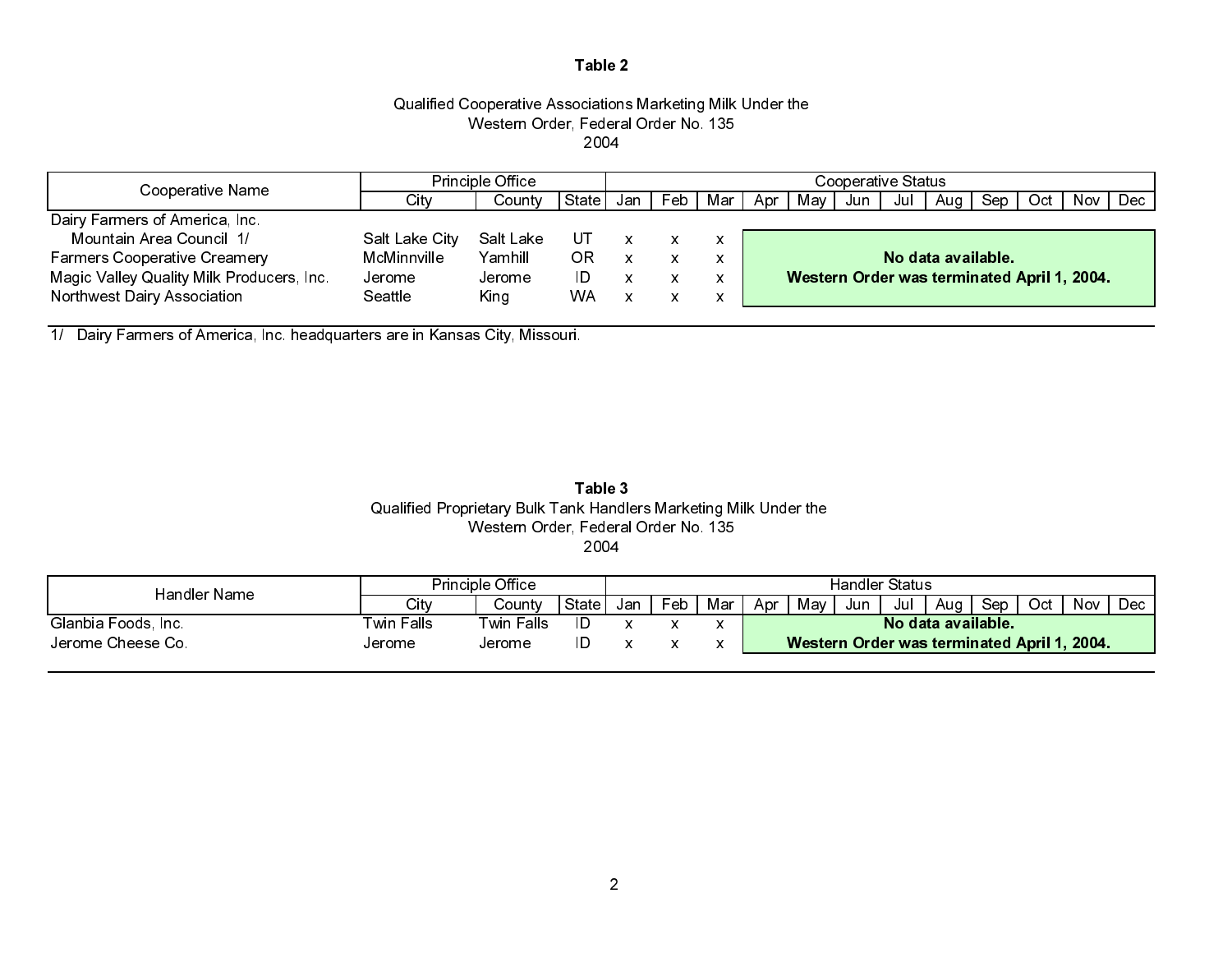| Number of Producers and Receipts of Producer Milk |  |
|---------------------------------------------------|--|
| Western Order, Federal Order No. 135              |  |
| 2004                                              |  |

| Month         |    | Number of        | Producer                                    | Daily              | Daily Average |
|---------------|----|------------------|---------------------------------------------|--------------------|---------------|
| and Year      |    | <b>Producers</b> | Milk                                        | Average 1/         | Per Producer  |
|               |    |                  | lbs.                                        | $\mathsf{ls}$      | lbs.          |
| January 2004  |    | 736              | 476 492 551                                 | 15,370,727         | 20,884        |
| February      |    | 719              | 454 621 369                                 | 15,676,599         | 21,803        |
| March         | 21 | 450              | 165 170 026                                 | 5,328,065          | 11,840        |
| April         |    |                  |                                             |                    |               |
| May           |    |                  |                                             |                    |               |
| June          |    |                  |                                             |                    |               |
| July          |    |                  |                                             | No data available. |               |
| August        |    |                  |                                             |                    |               |
| September     |    |                  | Western Order was terminated April 1, 2004. |                    |               |
| October       |    |                  |                                             |                    |               |
| November      |    |                  |                                             |                    |               |
| December      |    |                  |                                             |                    |               |
| Average/Total |    | 635              | 1 096 283 946                               | 12,047,076         | 18 972        |
|               |    |                  |                                             |                    |               |

1/ Annual average is a weighted average.

2/ Eligible milk and producers not pooled in March.

Amount and number are restricted if they represent fewer than three handlers. Estimated numbers in *italics*.

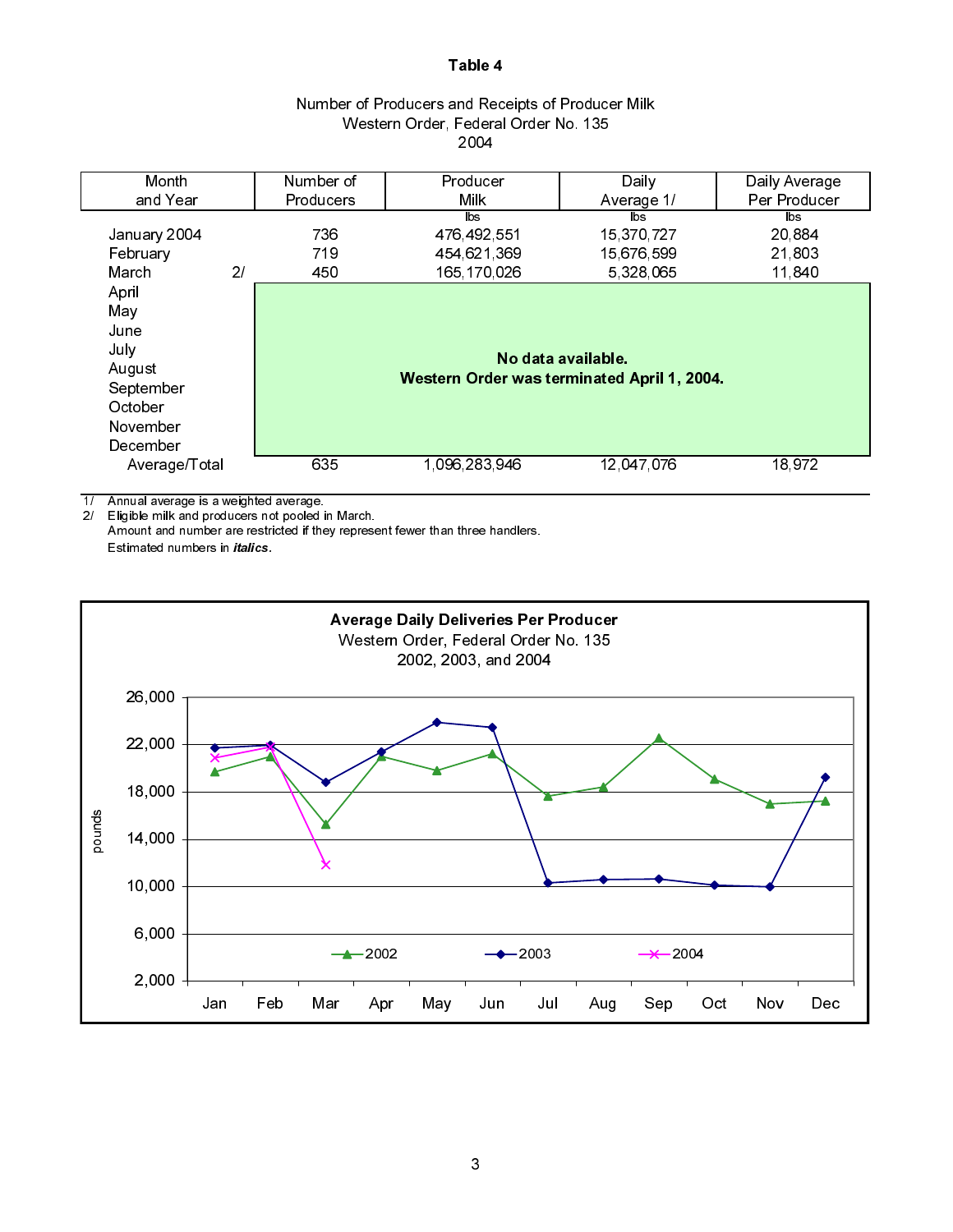#### Class I Producer Milk and Components\* Western Order, Federal Order No. 135 2004



1/ Annual average is a weighted average.

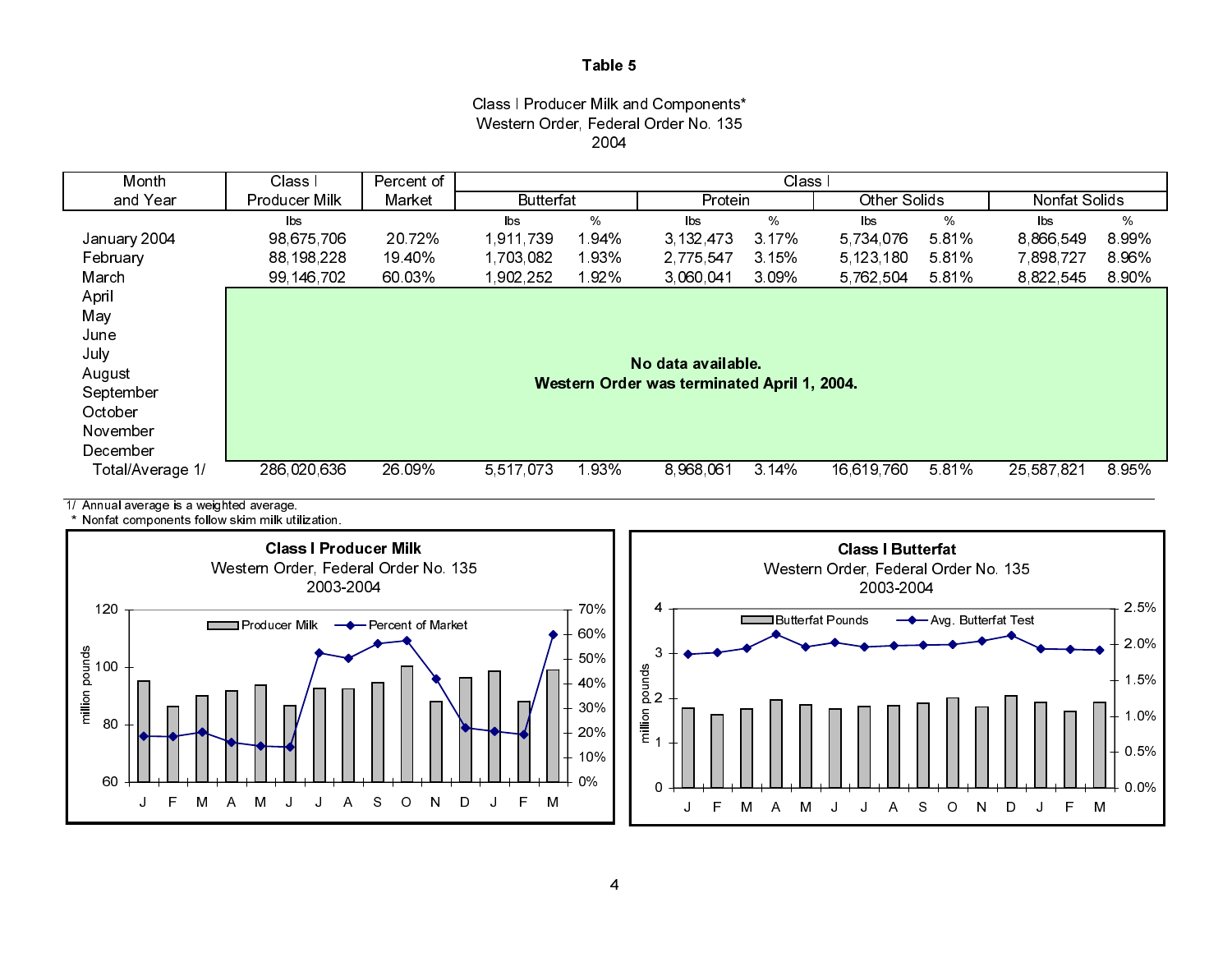#### Class II Producer Milk and Components\* Western Order, Federal Order No. 135 2004



1/ Annual average is a weighted average.



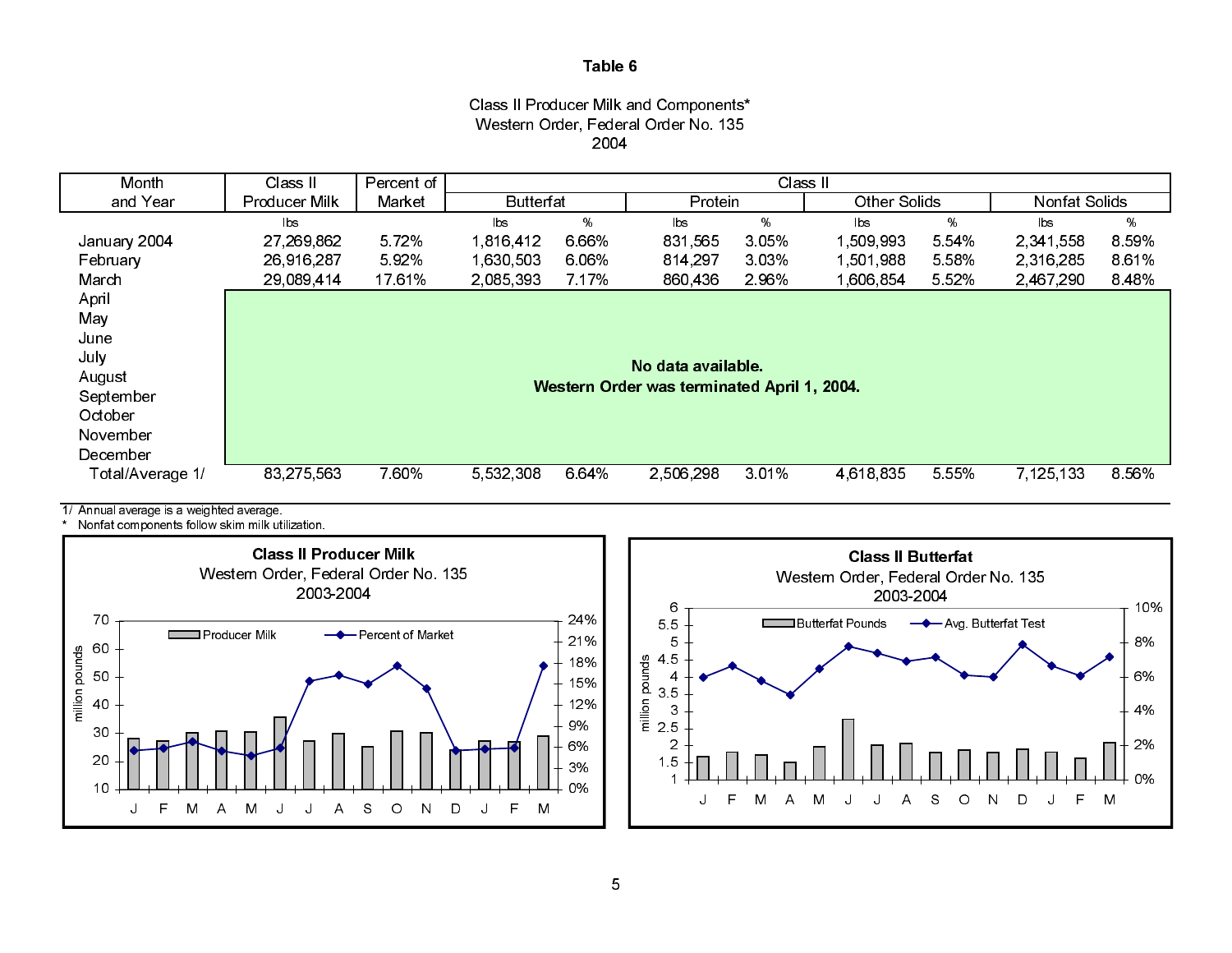#### Class III Producer Milk and Components\* Western Order, Federal Order No. 135 2004

| Month            | Class III     | Percent of |                  |         |                                             | Class III |              |         |               |       |
|------------------|---------------|------------|------------------|---------|---------------------------------------------|-----------|--------------|---------|---------------|-------|
| and Year         | Producer Milk | Market     | <b>Butterfat</b> |         | Protein                                     |           | Other Solids |         | Nonfat Solids |       |
|                  | lbs           |            | lbs.             | %       | lbs                                         | %         | lbs.         | %       | lbs           | %     |
| January 2004     | 302,397,895   | 63 46%     | 10,283,211       | 340%    | 9,517,662                                   | 3.15%     | 17,277,827   | 5 7 1 % | 26,795,489    | 886%  |
| February         | 302,000,397   | 66 43%     | 10 143 734       | 3 3 6 % | 9 441 608                                   | 3 13%     | 17 249 078   | 5 7 1 % | 26,690,686    | 884%  |
| March            | 8,538,287     | 5 17%      | 606,778          | 7 1 1 % | 253,646                                     | 297%      | 472,485      | 5 5 3 % | 726,131       | 8 50% |
| April            |               |            |                  |         |                                             |           |              |         |               |       |
| May              |               |            |                  |         |                                             |           |              |         |               |       |
| June             |               |            |                  |         |                                             |           |              |         |               |       |
| July             |               |            |                  |         | No data available.                          |           |              |         |               |       |
| August           |               |            |                  |         |                                             |           |              |         |               |       |
| September        |               |            |                  |         | Western Order was terminated April 1, 2004. |           |              |         |               |       |
| October          |               |            |                  |         |                                             |           |              |         |               |       |
| November         |               |            |                  |         |                                             |           |              |         |               |       |
| December         |               |            |                  |         |                                             |           |              |         |               |       |
| Total/Average 1/ | 612,936,579   | 55 91%     | 21,033,723       | 343%    | 19,212,916                                  | 3 13%     | 34,999,390   | 5 7 1%  | 54, 212, 306  | 8.84% |
|                  |               |            |                  |         |                                             |           |              |         |               |       |

1/ Annual average is a weighted average.

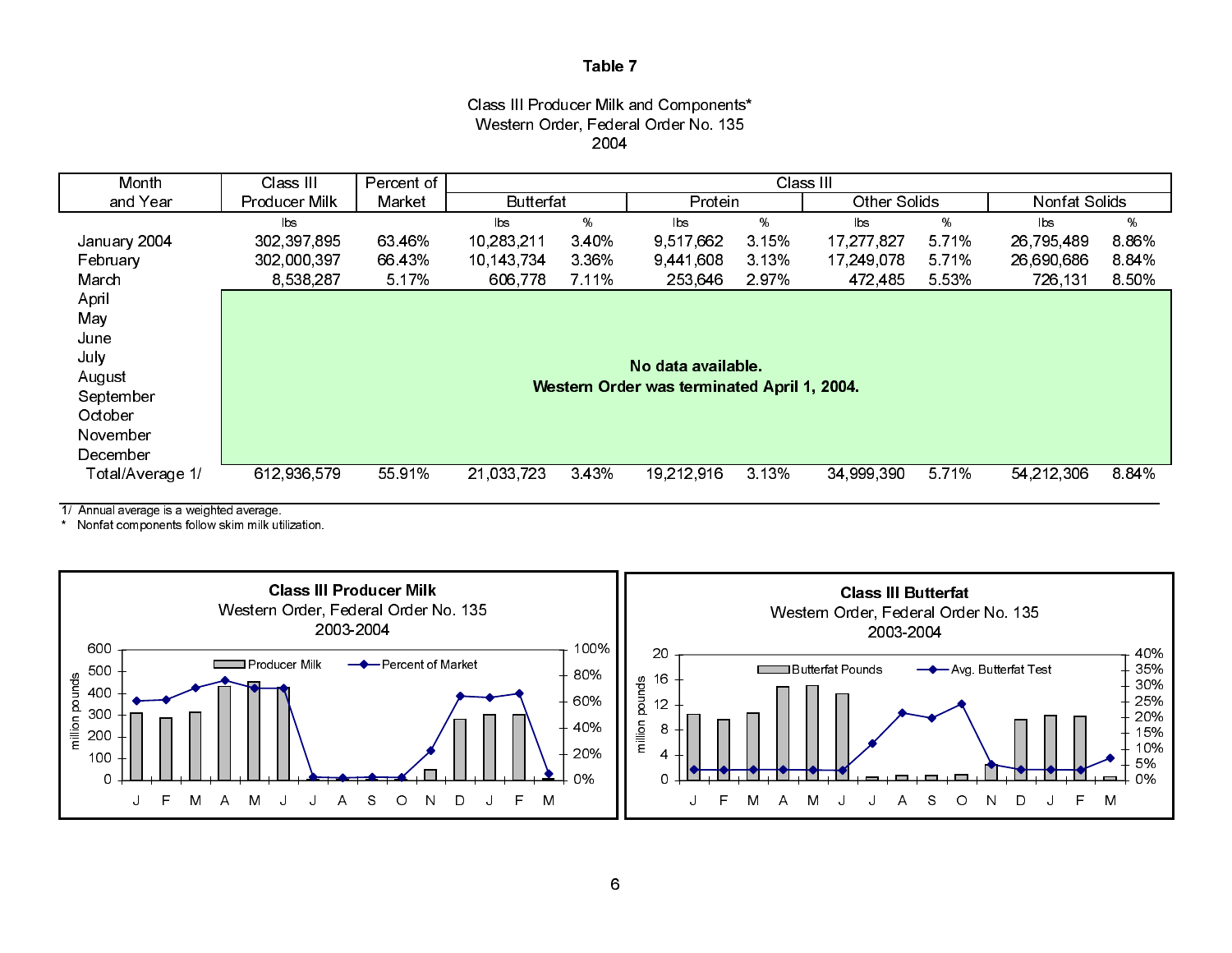#### Class IV Producer Milk and Components\* Western Order, Federal Order No. 135 2004

| Month            | Class IV      | Percent of |                  |         |                                             | Class IV |              |       |               |         |
|------------------|---------------|------------|------------------|---------|---------------------------------------------|----------|--------------|-------|---------------|---------|
| and Year         | Producer Milk | Market     | <b>Butterfat</b> |         | Protein                                     |          | Other Solids |       | Nonfat Solids |         |
|                  | lbs           |            | lbs              | %       | lbs.                                        | %        | lbs.         | %     | <b>bs</b>     | %       |
| January 2004     | 48,149,088    | 10 10%     | 3,778,825        | 785%    | 1,443,809                                   | 3 0 0 %  | 2,620,904    | 5.44% | 4,064,713     | 8.44%   |
| February         | 37,506,457    | 8.25%      | 3,336,655        | 890%    | 1,105,518                                   | 295%     | 2,015,479    | 5 37% | 3,120,997     | 8 3 2%  |
| March            | 28,395,623    | 17 19%     | 1 370 372        | 4 8 3 % | 858,575                                     | 302%     | 1,588,393    | 5.59% | 2,446,968     | 8 6 2%  |
| April            |               |            |                  |         |                                             |          |              |       |               |         |
| May              |               |            |                  |         |                                             |          |              |       |               |         |
| June             |               |            |                  |         |                                             |          |              |       |               |         |
| July             |               |            |                  |         | No data available.                          |          |              |       |               |         |
| August           |               |            |                  |         |                                             |          |              |       |               |         |
| September        |               |            |                  |         | Western Order was terminated April 1, 2004. |          |              |       |               |         |
| October          |               |            |                  |         |                                             |          |              |       |               |         |
| November         |               |            |                  |         |                                             |          |              |       |               |         |
| December         |               |            |                  |         |                                             |          |              |       |               |         |
| Total/Average 1/ | 114 051 168   | 10 40%     | 8,485,852        | 7 44%   | 3,407,902                                   | 299%     | 6,224,776    | 5.46% | 9,632,678     | 8 4 5 % |
|                  |               |            |                  |         |                                             |          |              |       |               |         |

1/ Annual average is a weighted average.

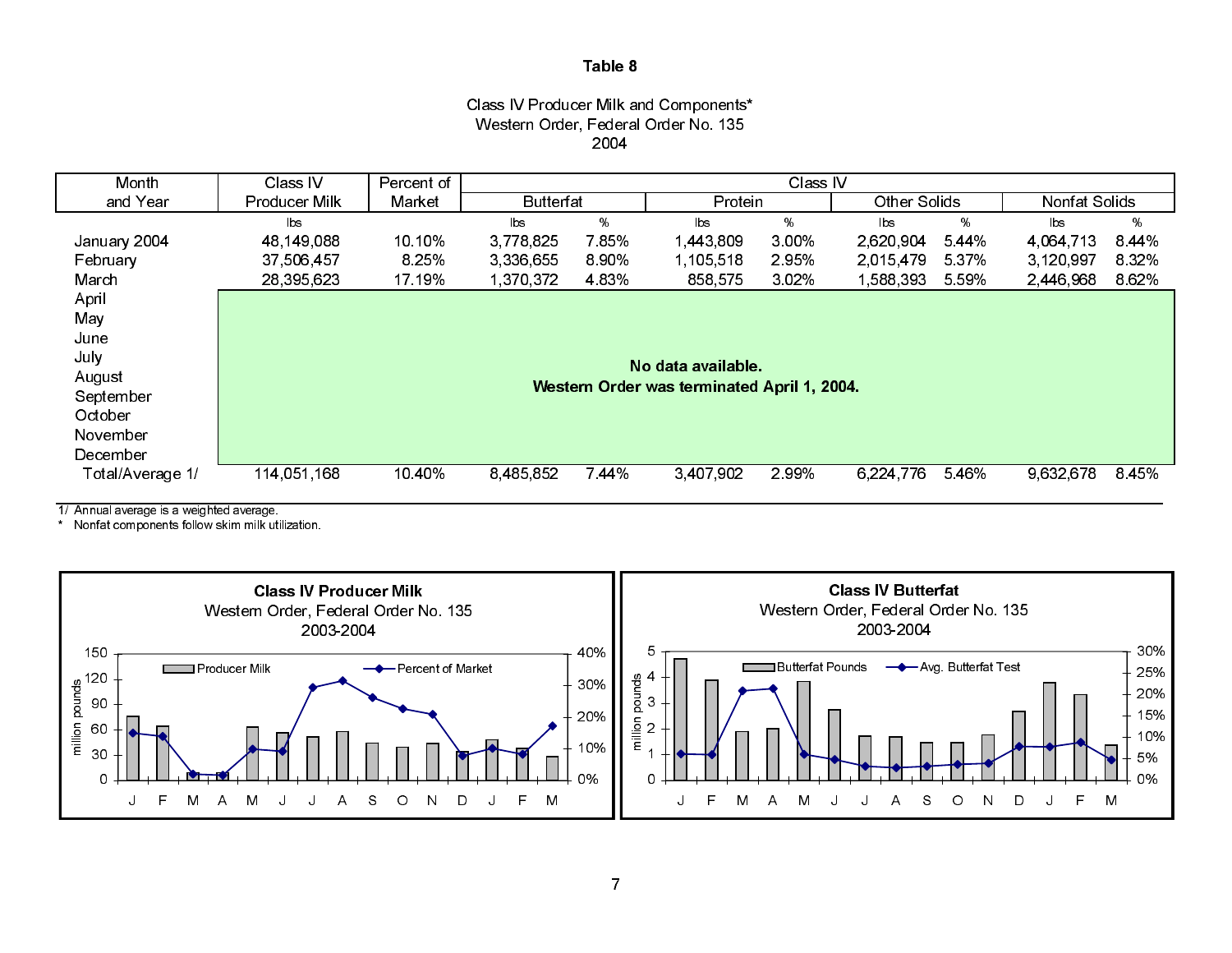## Total Producer Milk and Components\* Western Order, Federal Order No. 135 2004

| Month            |                | Total                  | Percent of |                  |       |                                             |         | Total               |         |               |       |
|------------------|----------------|------------------------|------------|------------------|-------|---------------------------------------------|---------|---------------------|---------|---------------|-------|
| and Year         |                | <b>Producer Milk</b>   | Market     | <b>Butterfat</b> |       | Protein                                     |         | <b>Other Solids</b> |         | Nonfat Solids |       |
|                  |                | $\mathsf{b}\mathsf{s}$ |            | lbs              | %     | lbs                                         | %       | lbs.                | %       | <b>lbs</b>    | %     |
| January 2004     |                | 476,492,551            | 100 00%    | 17,790,187       | 3.73% | 14,925,509                                  | 3 1 3 % | 27, 142, 800        | 5 70%   | 42.068.309    | 8.83% |
| February         |                | 454,621,369            | 100.00%    | 16,813,974       | 370%  | 14,136,970                                  | 3.11%   | 25,889,725          | 5.69%   | 40,026,695    | 8.80% |
| March            | 2 <sub>l</sub> | 165,170,026            | 100 00%    | 5.964,795        | 361%  | 5.032,698                                   | 3 0 5 % | 9,430,236           | 5 7 1 % | 14 462 934    | 8.76% |
| April            |                |                        |            |                  |       |                                             |         |                     |         |               |       |
| May              |                |                        |            |                  |       |                                             |         |                     |         |               |       |
| June             |                |                        |            |                  |       |                                             |         |                     |         |               |       |
| July             |                |                        |            |                  |       |                                             |         |                     |         |               |       |
| August           |                |                        |            |                  |       | No data available.                          |         |                     |         |               |       |
| September        |                |                        |            |                  |       | Western Order was terminated April 1, 2004. |         |                     |         |               |       |
| October          |                |                        |            |                  |       |                                             |         |                     |         |               |       |
| November         |                |                        |            |                  |       |                                             |         |                     |         |               |       |
| December         |                |                        |            |                  |       |                                             |         |                     |         |               |       |
| Total/Average 1/ |                | 1.096.283.946          | 100 00%    | 40 568 956       | 3.70% | 34,095,177                                  | 3.11%   | 62,462,761          | 570%    | 96,557,938    | 8.81% |
|                  |                |                        |            |                  |       |                                             |         |                     |         |               |       |

1/ Annual average is a weighted average. 2/ Eligible milk and producers not pooled in March.

Amount and number are restricted if they represent fewer than three handlers.

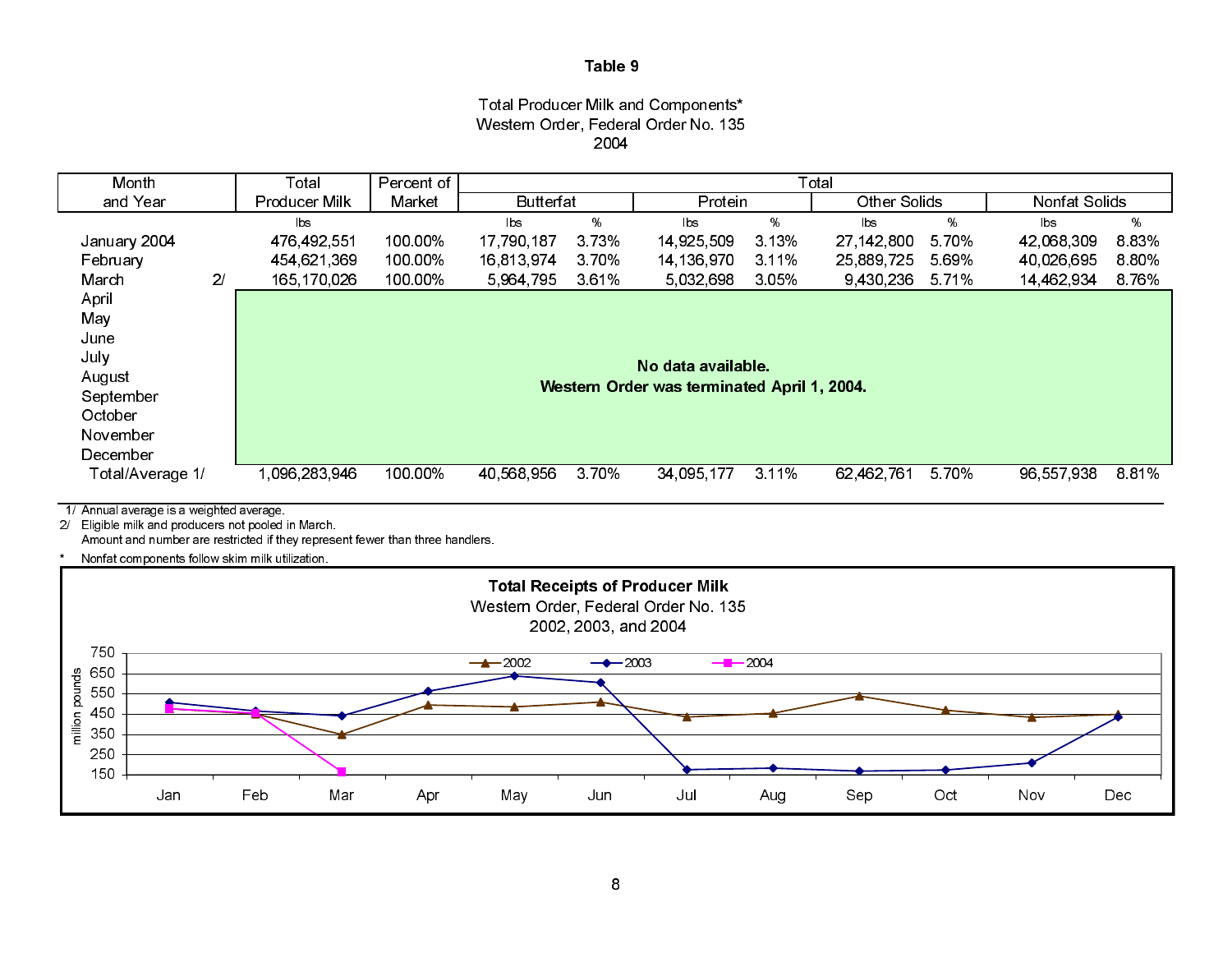## Total Producer Milk by Class Western Order, Federal Order No. 135 2004

|               |              | Total        |                    |                                             |
|---------------|--------------|--------------|--------------------|---------------------------------------------|
| Producer Milk | Class I      | Class II     | Class III          | Class IV                                    |
| lbs           | lbs.         | lbs          | lbs                | lbs.                                        |
| 476 492 551   | 98 675 706   | 27, 269, 862 | 302 397 895        | 48 149 088                                  |
| 454 621 369   | 88, 198, 228 | 26,916,287   | 302,000,397        | 37 506 457                                  |
| 165 170 026   | 99, 146, 702 | 29 089 414   | 8,538,287          | 28,395,623                                  |
|               |              |              |                    |                                             |
|               |              |              |                    |                                             |
|               |              |              |                    |                                             |
|               |              |              |                    |                                             |
|               |              |              |                    |                                             |
|               |              |              |                    |                                             |
|               |              |              |                    |                                             |
|               |              |              |                    |                                             |
|               |              |              |                    |                                             |
| 1 096 283 946 | 286 020 636  | 83, 275, 563 | 612,936,579        | 114,051,168                                 |
| 100 00%       | 26 09%       | 7.60%        | 55 91%             | 10.40%                                      |
|               |              |              | No data available. | Western Order was terminated April 1, 2004. |

1/ Eligible milk and producers not pooled in March.

Amount and number are restricted if they represent fewer than three handlers.

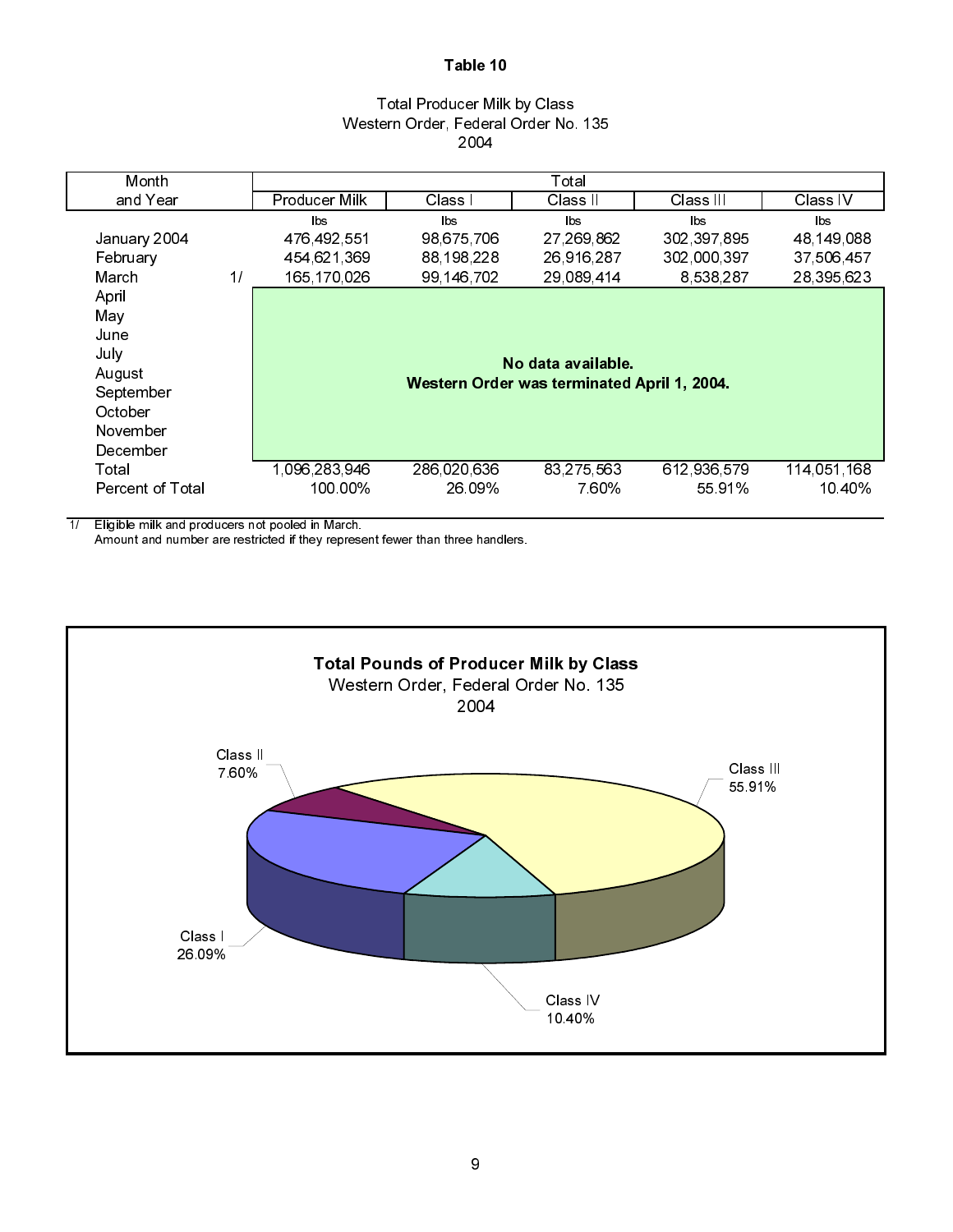### Total Butterfat Pounds by Class Western Order, Federal Order No. 135 2004

| Month            | Total      |                                             | <b>Butterfat</b>   |            |           |
|------------------|------------|---------------------------------------------|--------------------|------------|-----------|
| and Year         | Butterfat  | Class I                                     | Class II           | Class III  | Class IV  |
|                  | lbs        | $\mathsf{lbs}$                              | lbs                | lbs        | bs        |
| January 2004     | 17,790,187 | 1 911 739                                   | 1 816 412          | 10,283,211 | 3,778,825 |
| February         | 16,813,974 | 1,703,082                                   | 1,630,503          | 10,143,734 | 3,336,655 |
| March            | 5,964,795  | 1,902,252                                   | 2,085,393          | 606,778    | 1,370,372 |
| April            |            |                                             |                    |            |           |
| May              |            |                                             |                    |            |           |
| June             |            |                                             |                    |            |           |
| July             |            |                                             |                    |            |           |
| August           |            |                                             | No data available. |            |           |
| September        |            | Western Order was terminated April 1, 2004. |                    |            |           |
| October          |            |                                             |                    |            |           |
| November         |            |                                             |                    |            |           |
| December         |            |                                             |                    |            |           |
| Total            | 40,568,956 | 5,517,073                                   | 5,532,308          | 21.033.723 | 8,485,852 |
| Percent of Total | 100.00%    | 13 60%                                      | 13 64%             | 5185%      | 20.92%    |
|                  |            |                                             |                    |            |           |

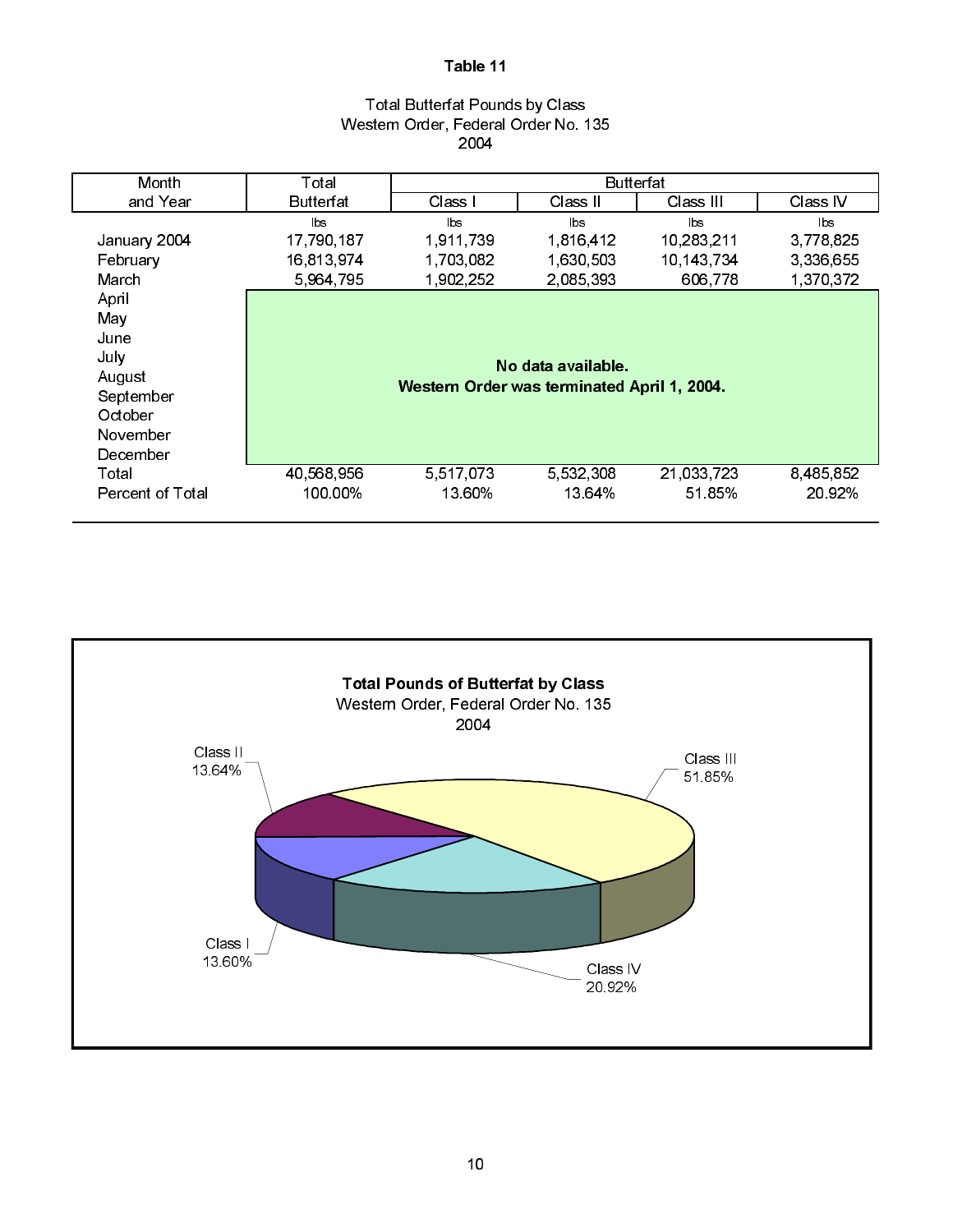## Total Skim Pounds by Class Western Order, Federal Order No. 135 2004

| Month                   | Total         | <b>Skim</b>                                 |                    |                |              |  |  |  |  |  |
|-------------------------|---------------|---------------------------------------------|--------------------|----------------|--------------|--|--|--|--|--|
| and Year                | <b>Skim</b>   | Class I                                     | Class II           | Class III      | Class IV     |  |  |  |  |  |
|                         | lbs           | lbs                                         | lbs                | $\mathsf{lbs}$ | lbs          |  |  |  |  |  |
| January 2004            | 458,702,364   | 96,763,967                                  | 25 453 450         | 292 114 684    | 44 370 263   |  |  |  |  |  |
| February                | 437,807,395   | 86,495,146                                  | 25,285,784         | 291 856 663    | 34, 169, 802 |  |  |  |  |  |
| March                   | 159,205,231   | 97 244 450                                  | 27,004,021         | 7.931.509      | 27,025,251   |  |  |  |  |  |
| April                   |               |                                             |                    |                |              |  |  |  |  |  |
| May                     |               |                                             |                    |                |              |  |  |  |  |  |
| June                    |               |                                             |                    |                |              |  |  |  |  |  |
| July                    |               |                                             | No data available. |                |              |  |  |  |  |  |
| August                  |               |                                             |                    |                |              |  |  |  |  |  |
| September               |               | Western Order was terminated April 1, 2004. |                    |                |              |  |  |  |  |  |
| October                 |               |                                             |                    |                |              |  |  |  |  |  |
| November                |               |                                             |                    |                |              |  |  |  |  |  |
| December                |               |                                             |                    |                |              |  |  |  |  |  |
| Total                   | 1,055,714,990 | 280 503 563                                 | 77,743,255         | 591,902,856    | 105,565,316  |  |  |  |  |  |
| <b>Percent of Total</b> | 100.00%       | 26 57%                                      | 7 36%              | 56.07%         | 10.00%       |  |  |  |  |  |
|                         |               |                                             |                    |                |              |  |  |  |  |  |

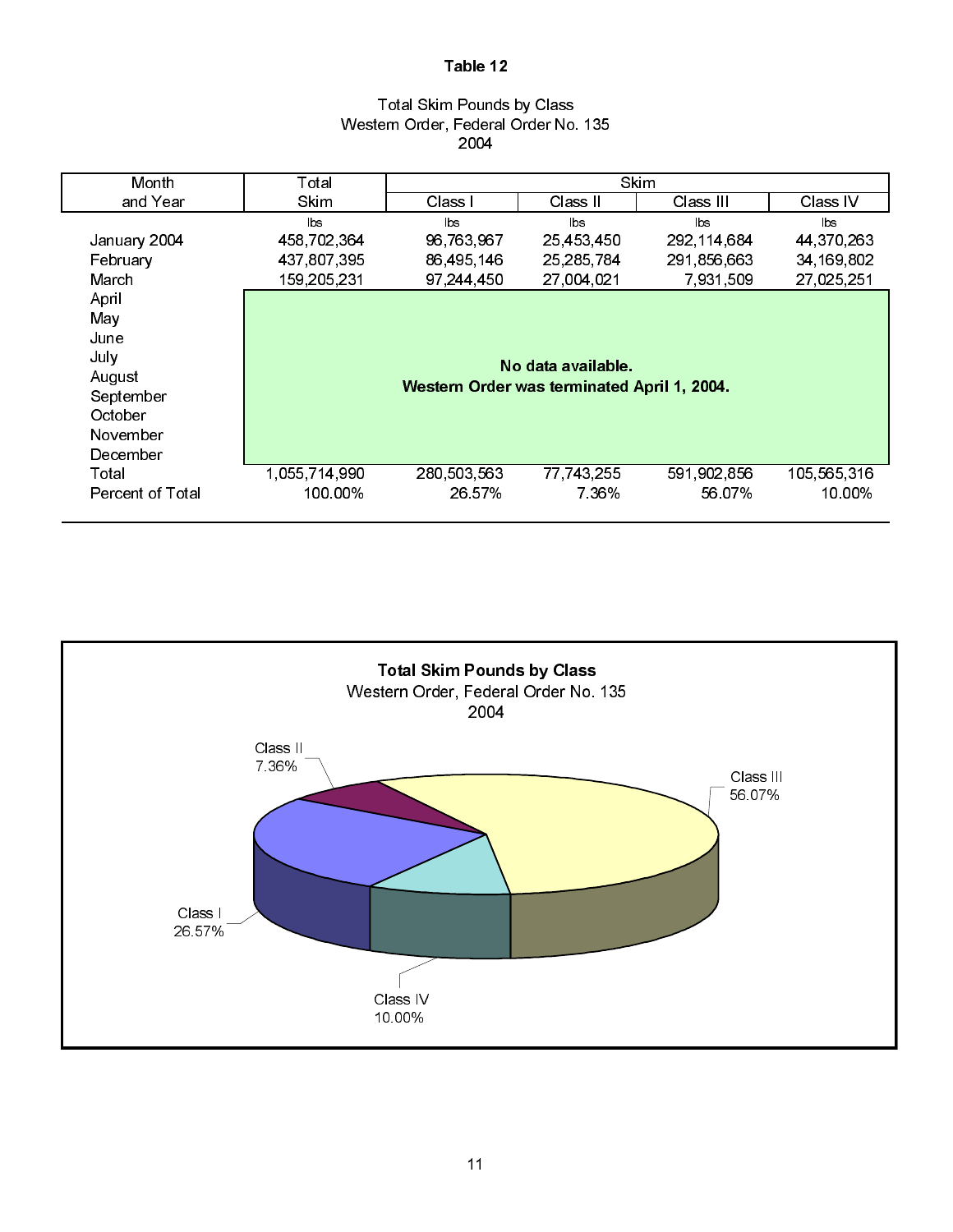| Western Order, Federal Order No. 135              |  |
|---------------------------------------------------|--|
| Number of Producers and Milk Production by County |  |

2004

| State                   | County/Region           |       | January       |        | February      |                | March          |        | April                                       |        | May                  | June   |               |
|-------------------------|-------------------------|-------|---------------|--------|---------------|----------------|----------------|--------|---------------------------------------------|--------|----------------------|--------|---------------|
|                         |                         | No.of | Producer Milk | No. of | Producer Milk | No. of         | Producer Milk  | No. of | Producer Milk                               | No. of | <b>Producer Milk</b> | No. of | Producer Milk |
|                         |                         | Prod. | Pounds        | Prod.  | Pounds        | Prod.          | Pounds         | Prod.  | Pounds                                      | Prod.  | Pounds               | Prod.  | Pounds        |
| California              |                         | 33    | 61,301,805    | 40     | 66,735,918    | $\pmb{0}$      | 0              |        |                                             |        |                      |        |               |
|                         | Colorado & Kansas       | 21    | 6,096,181     | 4      | 3,977,564     | 32             | 13,923,316     |        |                                             |        |                      |        |               |
| Idaho                   |                         |       |               |        |               |                |                |        |                                             |        |                      |        |               |
|                         | Ada                     | 36    | 38,956,211    | 35     | 31,928,721    | 24             | 18,937,370     |        |                                             |        |                      |        |               |
|                         | Bannock, Oneida & Power |       | 2,353,529     | 7      | 2,028,617     | 1/             | 1/             |        |                                             |        |                      |        |               |
|                         | <b>Bear Lake</b>        | 17    | 1,340,663     | 17     | 1,340,441     | 0              |                |        |                                             |        |                      |        |               |
|                         | Bingham & Bonneville 1/ | 23    | 9,965,273     | 23     | 8 9 20 7 7 4  | 3              | 3,412,129      |        |                                             |        |                      |        |               |
|                         | Canyon                  | 36    | 47,634,683    | 37     | 44, 201, 235  | 15             | 14,925,439     |        |                                             |        |                      |        |               |
|                         | Caribou                 | 9     | 1,192,464     | 8      | 1,024,853     | 0              | O              |        |                                             |        |                      |        |               |
|                         | Cassia                  | 17    | 16,405,272    | 17     | 15, 138, 141  | 8              | 5, 282, 237    |        |                                             |        |                      |        |               |
|                         | Franklin                | 64    | 18,681,524    | 64     | 17 096 470    | 37             | 4,814,529      |        |                                             |        |                      |        |               |
|                         | Gem                     | 11    | 3,811,740     | $11$   | 3,604,844     | 10             | 2,763,346      |        |                                             |        | No data available.   |        |               |
|                         | Gooding                 | 30    | 49,711,727    | 30     | 54,013,635    | 4              | 2,459,028      |        | Western Order was terminated April 1, 2004. |        |                      |        |               |
|                         | Jefferson               | 4     | 1,212,872     | 4      | 1,163,123     | 0              |                |        |                                             |        |                      |        |               |
|                         | Jerome                  | 21    | 30,746,287    | 21     | 30, 249, 438  | 21             | 2 <sub>l</sub> |        |                                             |        |                      |        |               |
|                         | Lincoln                 | 4     | 886,838       | 4      | 897,839       | $\pmb{0}$      | 0              |        |                                             |        |                      |        |               |
|                         | Madison & Fremont       | 5     | 578,652       | 5      | 553,611       | 0              | Ω              |        |                                             |        |                      |        |               |
|                         | Minidoka                | 10    | 11,355,532    | 10     | 10,468,285    | 6              | 6,504,038      |        |                                             |        |                      |        |               |
|                         | Owyhee                  | 9     | 15,155,621    | 9      | 14,364,957    | 3/             | 31             |        |                                             |        |                      |        |               |
|                         | Payette & Washington    | 12    | 7,111,258     | 12     | 6,603,868     | $\overline{4}$ | 890,397        |        |                                             |        |                      |        |               |
|                         | Twin Falls 2/ 3/        | 15    | 22,325,050    | 15     | 20,366,650    | 9              | 615,371        |        |                                             |        |                      |        |               |
| Idaho Total             |                         | 330   | 279 425 196   | 329    | 263,965,502   | 120            | 60,603,884     |        |                                             |        |                      |        |               |
| <b>New Mexico Total</b> |                         | 20    | 19,433,304    | 18     | 18,495,494    | 18             | 15,845,214     |        |                                             |        |                      |        |               |
| Oregon Total            |                         | 25    | 4 946 665     | 25     | 4,698,963     | 14             | 2,747,264      |        |                                             |        |                      |        |               |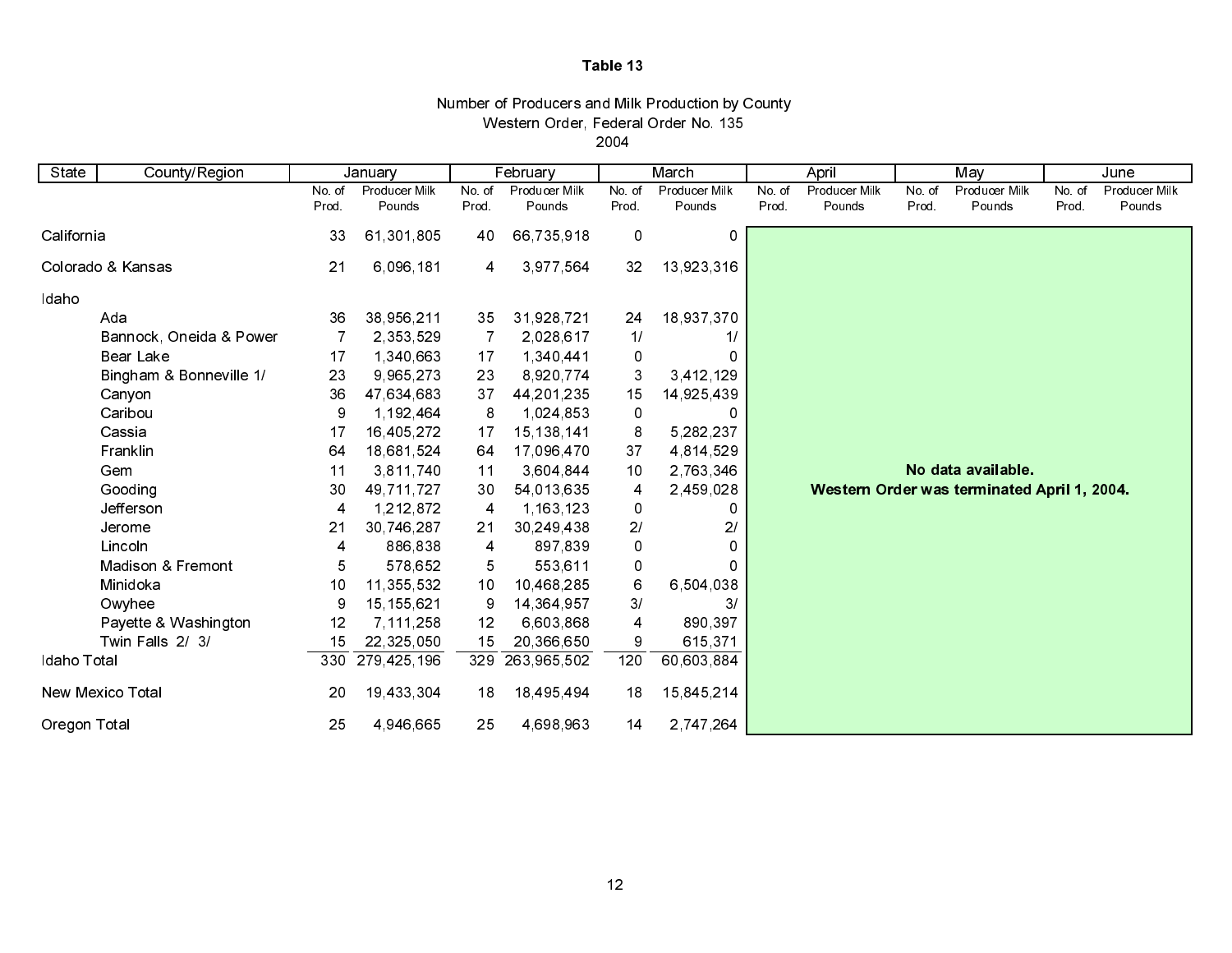## Table 13 (Continued)

#### Western Order, Federal Order No. 135 2004Number of Producers and Milk Production by County

| State      | County/Region      |        | January       |        | February        |                 | March          |       | April         |        | May                                         |       | June          |
|------------|--------------------|--------|---------------|--------|-----------------|-----------------|----------------|-------|---------------|--------|---------------------------------------------|-------|---------------|
|            |                    | No. of | Producer Milk | No. of | Producer Milk   | No. of          | Producer Milk  | No of | Producer Milk | No. of | Producer Milk                               | No of | Producer Milk |
|            |                    | Prod.  | Pounds        | Prod.  | Pounds          | Prod.           | Pounds         | Prod. | Pounds        | Prod.  | Pounds                                      | Prod. | Pounds        |
| Utah       |                    |        |               |        |                 |                 |                |       |               |        |                                             |       |               |
|            | Beaver             | 16     | 3,250,924     | 16     | 3,107,871       | 15              | 1,594,980      |       |               |        |                                             |       |               |
|            | Box Elder & Tooele | 39     | 15,422,797    | 39     | 14,934,656      | 39              | 11,645,250     |       |               |        |                                             |       |               |
|            | Cache              | 103    | 24,748,542    | 102    | 22,818,384      | 70              | 9,780,653      |       |               |        |                                             |       |               |
|            | Duchesne           | 17     | 4 722 105     | 17     | 4, 151, 396     | 18              | 4,528,550      |       |               |        |                                             |       |               |
|            | Iron (& Clark, NV) | 4      | 2,859,777     | 4      | 3,025,565       | $\overline{4}$  | 758,327        |       |               |        |                                             |       |               |
|            | Millard & Juab     | 13     | 8,931,649     | 13     | 7,362,985       | 10              | 6,365,695      |       |               |        |                                             |       |               |
|            | Morgan             | 6      | 1,047,923     | 6      | 986,197         | 6               | 1,130,095      |       |               |        |                                             |       |               |
|            | Piute 4/           | 6      | 1,724,592     | 6      | 1,453,014       |                 | 1,290,296      |       |               |        |                                             |       |               |
|            | Salt Lake & Davis  | 4      | 1,820,318     | 4      | 1,554,324       | 4               | 1,338,158      |       |               |        |                                             |       |               |
|            | Sanpete            | 14     | 9,058,491     | 14     | 8,537,341       | 13              | 8,462,427      |       |               |        |                                             |       |               |
|            | Sevier             | 8      | 3,894,861     | 9      | 3,797,513       | 8               | 3,294,807      |       |               |        | No data available.                          |       |               |
|            | Summit             | 10     | 1,156,715     | 10     | 1,121,180       | 10 <sub>1</sub> | 890,277        |       |               |        | Western Order was terminated April 1, 2004. |       |               |
|            | Uintah             | 4      | 739,551       | 4      | 697,531         | 4               | 726,369        |       |               |        |                                             |       |               |
|            | Utah               | 23     | 5,476,040     | 23     | 5,063,313       | 22              | 5,063,547      |       |               |        |                                             |       |               |
|            | Wasatch            | 6      | 932,465       | 6      | 843,994         | 6               | 393,535        |       |               |        |                                             |       |               |
|            | Wayne              | 4      | 1,726,211     | 4      | 1,643,488       | 4/              | $\overline{4}$ |       |               |        |                                             |       |               |
|            | Weber              | 26     | 16,674,753    | 26     | 15,062,777      | 26              | 13,594,838     |       |               |        |                                             |       |               |
| Utah Total |                    | 303    | 104, 187, 714 | 303    | 96, 161, 529    | 262             | 70,857,804     |       |               |        |                                             |       |               |
| Wyoming    |                    | 4      | 951,359       | 0      | 0               | 4               | 1,192,544      |       |               |        |                                             |       |               |
| Total      |                    | 736.   | 476,342,224   |        | 719 454,034,970 | 450             | 165,170,026    |       |               |        |                                             |       |               |

1/ Data for Bannock, Power, and Oneida Counties, Idaho, was restricted in March 2004 and included with Bingham & Bonneville Counties, Idaho.

2/ Data for Jerome County, Idaho, was restricted in March 2004 and included with Twin Falls County, Idaho.

3/ Data for Owyhee County, Idaho, was restricted in March 2004 and included with Twin Falls County, Idaho.

4/ Data for Wayne County, Utah, was restricted in March 2004 and included with Piute County, Utah.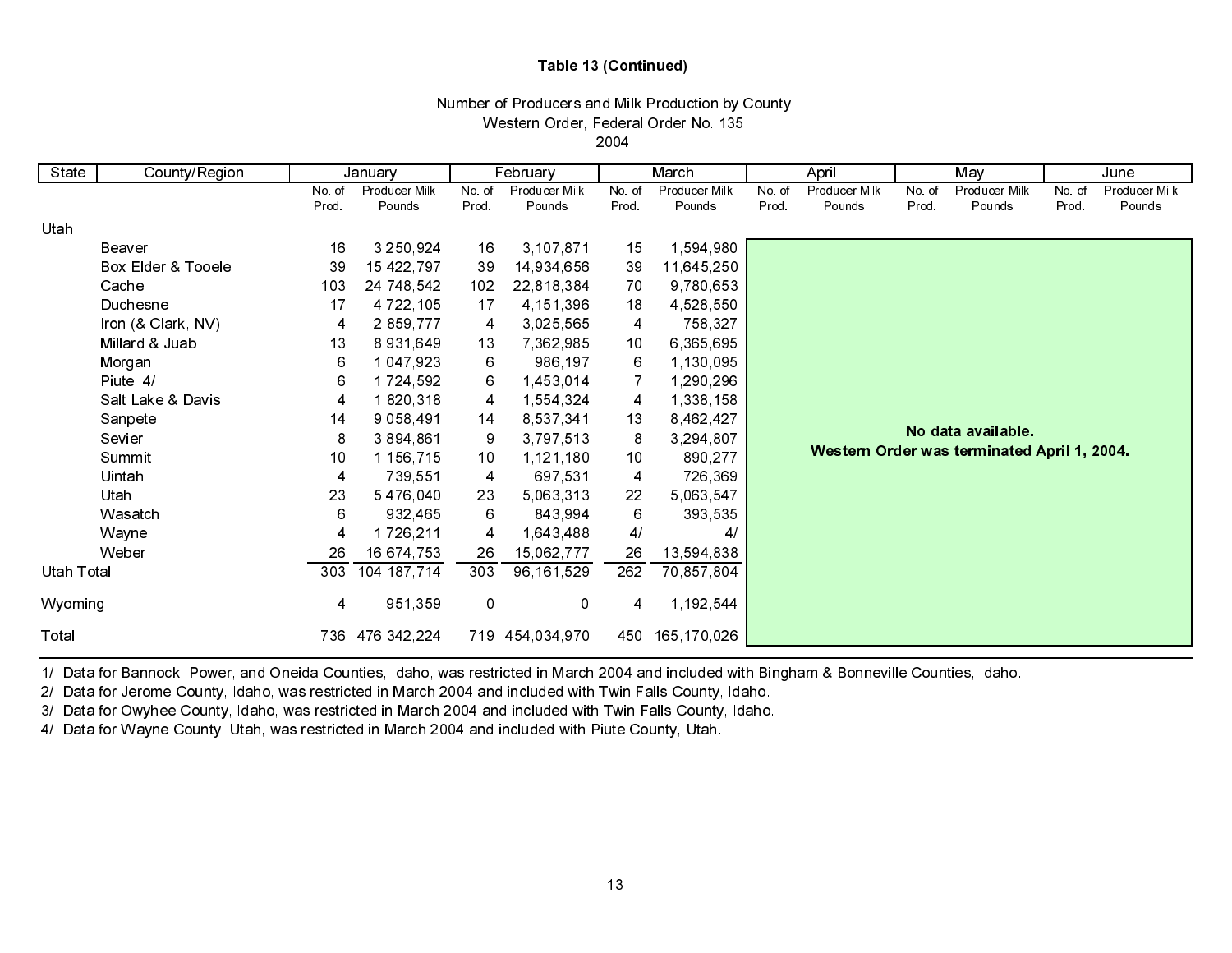## Table 13 (Continued)

## Number of Producers and Milk Production by County Western Order, Federal Order No. 135

2004

| State                | County/Region                                                                                                                                                                                                                                                       | July            |                         | August          |                         |                 | September               | October        |                                             | November        |                         | December       |                         |
|----------------------|---------------------------------------------------------------------------------------------------------------------------------------------------------------------------------------------------------------------------------------------------------------------|-----------------|-------------------------|-----------------|-------------------------|-----------------|-------------------------|----------------|---------------------------------------------|-----------------|-------------------------|----------------|-------------------------|
|                      |                                                                                                                                                                                                                                                                     | No. of<br>Prod. | Producer Milk<br>Pounds | No. of<br>Prod. | Producer Milk<br>Pounds | No. of<br>Prod. | Producer Milk<br>Pounds | No of<br>Prod. | Producer Milk<br>Pounds                     | No. of<br>Prod. | Producer Milk<br>Pounds | No.of<br>Prod. | Producer Milk<br>Pounds |
| California           |                                                                                                                                                                                                                                                                     |                 |                         |                 |                         |                 |                         |                |                                             |                 |                         |                |                         |
|                      |                                                                                                                                                                                                                                                                     |                 |                         |                 |                         |                 |                         |                |                                             |                 |                         |                |                         |
|                      | Colorado & Kansas                                                                                                                                                                                                                                                   |                 |                         |                 |                         |                 |                         |                |                                             |                 |                         |                |                         |
| Idaho<br>Idaho Total | Ada<br>Bannock, Oneida & Power<br><b>Bear Lake</b><br>Bingham & Bonneville 1/<br>Canyon<br>Caribou<br>Cassia<br>Franklin<br>Gem<br>Gooding<br>Jefferson<br>Jerome<br>Lincoln<br>Madison & Fremont<br>Minidoka<br>Owyhee<br>Payette & Washington<br>Twin Falls 2/ 3/ |                 |                         |                 |                         |                 | No data available.      |                | Western Order was terminated April 1, 2004. |                 |                         |                |                         |
|                      | New Mexico Total                                                                                                                                                                                                                                                    |                 |                         |                 |                         |                 |                         |                |                                             |                 |                         |                |                         |
| Oregon Total         |                                                                                                                                                                                                                                                                     |                 |                         |                 |                         |                 |                         |                |                                             |                 |                         |                |                         |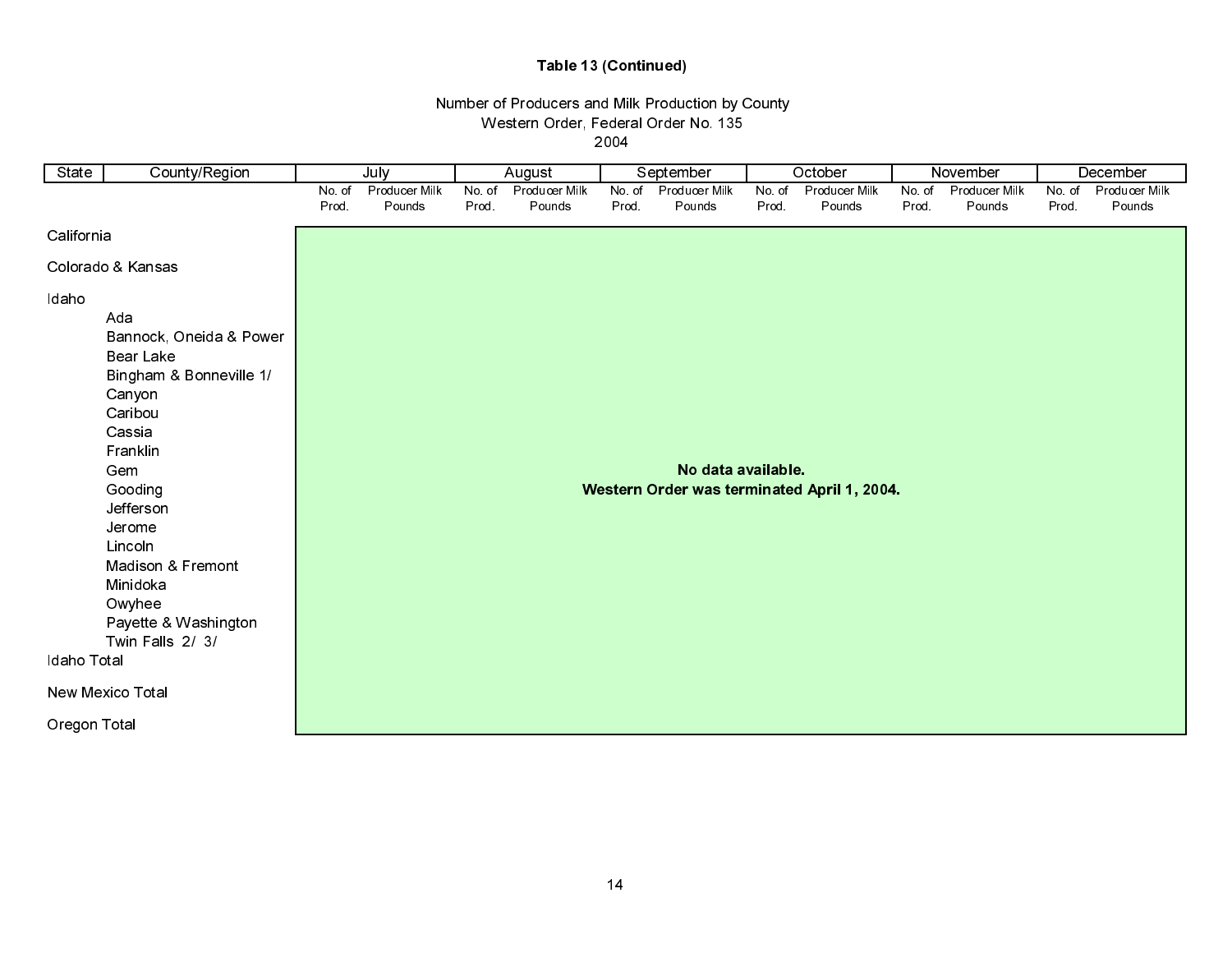## Table 13 (Continued)

# Western Order, Federal Order No. 135 Number of Producers and Milk Production by County

2004

| State      | County/Region                        | July   |               |        | August        |        | September          |       | October                                     |        | November      |        | December      |
|------------|--------------------------------------|--------|---------------|--------|---------------|--------|--------------------|-------|---------------------------------------------|--------|---------------|--------|---------------|
|            |                                      | No. of | Producer Milk | No. of | Producer Milk | No. of | Producer Milk      | No of | Producer Milk                               | No. of | Producer Milk | No. of | Producer Milk |
|            |                                      | Prod.  | Pounds        | Prod.  | Pounds        | Prod.  | Pounds             | Prod. | Pounds                                      | Prod.  | Pounds        | Prod.  | Pounds        |
| Utah       |                                      |        |               |        |               |        |                    |       |                                             |        |               |        |               |
|            | Beaver                               |        |               |        |               |        |                    |       |                                             |        |               |        |               |
|            | Box Elder & Tooele                   |        |               |        |               |        |                    |       |                                             |        |               |        |               |
|            | Cache                                |        |               |        |               |        |                    |       |                                             |        |               |        |               |
|            | Duchesne                             |        |               |        |               |        |                    |       |                                             |        |               |        |               |
|            | Iron (& Clark, NV)<br>Millard & Juab |        |               |        |               |        |                    |       |                                             |        |               |        |               |
|            | Morgan                               |        |               |        |               |        |                    |       |                                             |        |               |        |               |
|            | Piute 4/                             |        |               |        |               |        |                    |       |                                             |        |               |        |               |
|            | Salt Lake & Davis                    |        |               |        |               |        |                    |       |                                             |        |               |        |               |
|            | Sanpete                              |        |               |        |               |        |                    |       |                                             |        |               |        |               |
|            | Sevier                               |        |               |        |               |        | No data available. |       |                                             |        |               |        |               |
|            | Summit                               |        |               |        |               |        |                    |       | Western Order was terminated April 1, 2004. |        |               |        |               |
|            | Uintah                               |        |               |        |               |        |                    |       |                                             |        |               |        |               |
|            | Utah                                 |        |               |        |               |        |                    |       |                                             |        |               |        |               |
|            | Wasatch                              |        |               |        |               |        |                    |       |                                             |        |               |        |               |
|            | Wayne                                |        |               |        |               |        |                    |       |                                             |        |               |        |               |
|            | Weber                                |        |               |        |               |        |                    |       |                                             |        |               |        |               |
| Utah Total |                                      |        |               |        |               |        |                    |       |                                             |        |               |        |               |
| Wyoming    |                                      |        |               |        |               |        |                    |       |                                             |        |               |        |               |
| Total      |                                      |        |               |        |               |        |                    |       |                                             |        |               |        |               |

1/ Data for Bannock, Power, and Oneida Counties, Idaho, was restricted in March 2004 and included with Bingham & Bonneville Counties, Idaho.

2/ Data for Jerome County, Idaho, was restricted in March 2004 and included with Twin Falls County, Idaho.

3/ Data for Owyhee County, Idaho, was restricted in March 2004 and included with Twin Falls County, Idaho.

4/ Data for Wayne County, Utah, was restricted in March 2004 and included with Piute County, Utah.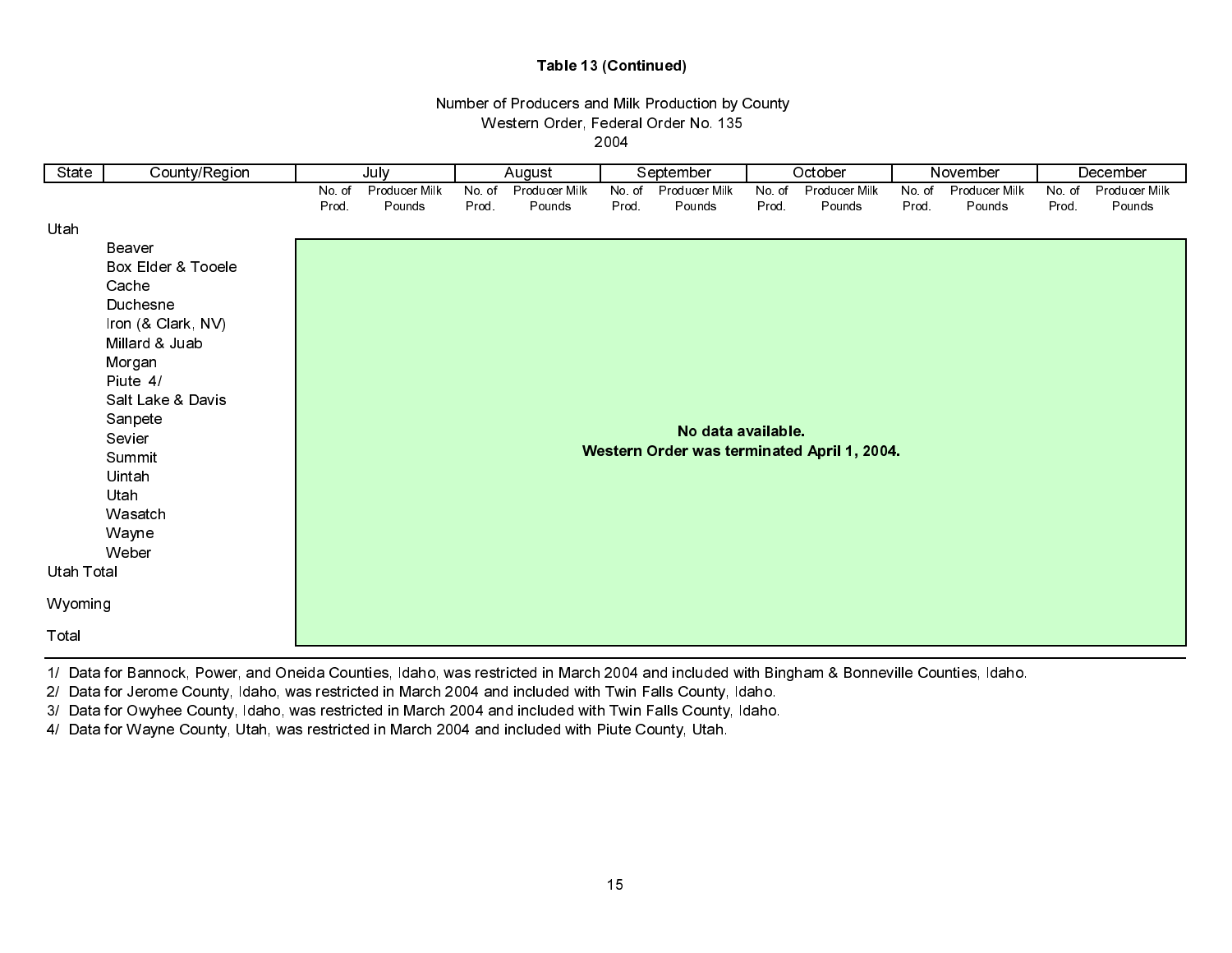#### Class Prices Per Cwt for 3.5% Milk and Component Prices Western Order, Federal Order No. 135 2004



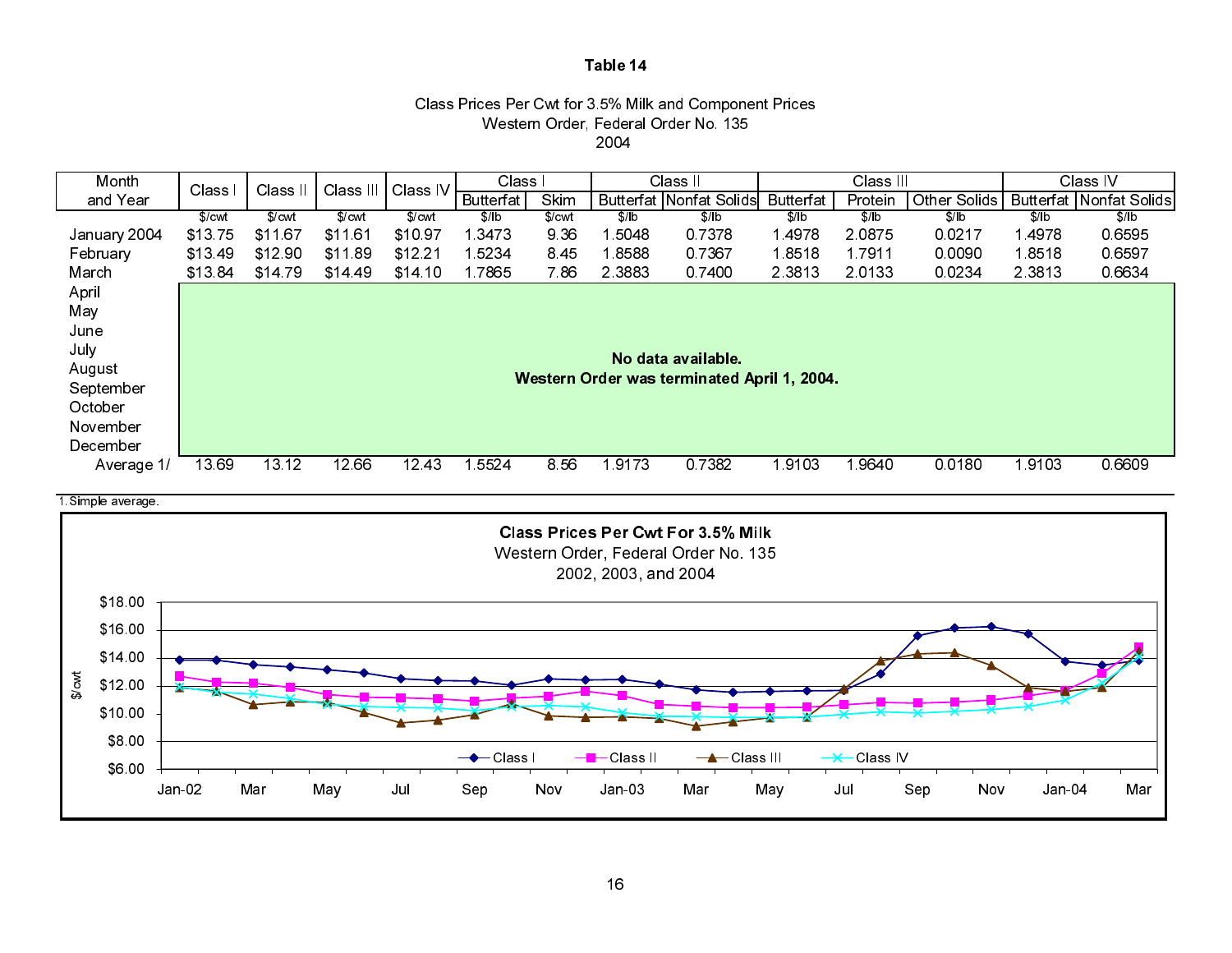## Producer Price Differentials, Component Prices, Statistical Uniform Prices and Blend Prices at Test Western Order, Federal Order No. 135 2004 1/

| Month        | <b>Producer Price</b> |                        | <b>Producer Component Prices</b> | Statistical                                 | <b>Blend Price</b> |            |
|--------------|-----------------------|------------------------|----------------------------------|---------------------------------------------|--------------------|------------|
| and Year     | Differential          | <b>Butterfat Price</b> | <b>Protein Price</b>             | <b>Other Solids Price</b>                   | Uniform Price 3/   | at Test 4/ |
|              | \$/cwt                | \$/lb                  | \$/lb                            | \$/ b                                       | \$/cwt             | \$/cut     |
| January 2004 | 0.52                  | 14978                  | 2.0875                           | 0.0217                                      | 12 13              | 1277       |
| February     | 0.64                  | 18518                  | 1.7911                           | 0.0090                                      | 12 53              | 13 11      |
| March        | 0.20                  | 2 3 8 1 3              | 2.0133                           | 0.0234                                      | 14 69              | 15 07      |
| April        |                       |                        |                                  |                                             |                    |            |
| May          |                       |                        |                                  |                                             |                    |            |
| June         |                       |                        |                                  |                                             |                    |            |
| July         |                       |                        |                                  |                                             |                    |            |
| August       |                       |                        |                                  | No data available.                          |                    |            |
| September    |                       |                        |                                  | Western Order was terminated April 1, 2004. |                    |            |
| October      |                       |                        |                                  |                                             |                    |            |
| November     |                       |                        |                                  |                                             |                    |            |
| December     |                       |                        |                                  |                                             |                    |            |
| Average 2/   | 045                   | 19103                  | 19640                            | 0.0180                                      | 13 12              | 1365       |

1/ See Table 14 for class price data for the Western Order.

2/ Simple average.

3/ Statistical Uniform Price = Class III Price + Producer Price Differential.

4/ BlendPrice at Test = PPD + (Butterfat Price x Butterfat %) + (Protein Price x Protein %) + (Other Solids x Other Solids %).



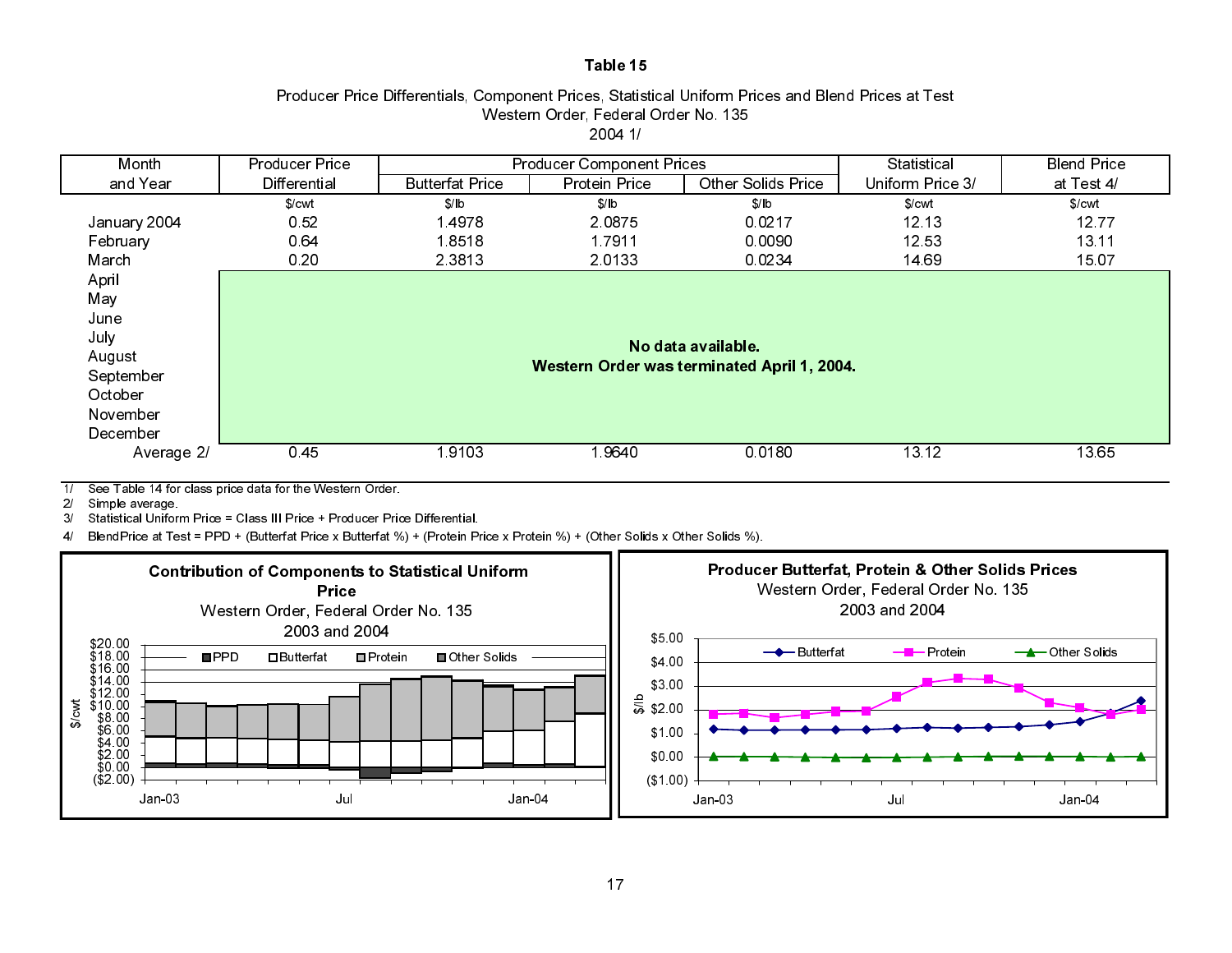# Advanced National Agricultural Statistical Services (NASS) Commodity Pricing Factors Used in Pricing Class I Skim/Butterfat and Class II Skim/Nonfat Solids

2004

| Month        |                                    |            |        |                |        |                                             | <b>NASS</b>        |                        |        |                 |        |            |
|--------------|------------------------------------|------------|--------|----------------|--------|---------------------------------------------|--------------------|------------------------|--------|-----------------|--------|------------|
| and Year     | Cheese Barrels 2/<br>Cheese Blocks |            |        |                |        | Cheese Average 1/2/                         |                    | <b>Butter</b>          |        | Nonfat Dry Milk | Whey   |            |
|              | \$/lb                              | lbs        | \$/ b  | $\mathsf{lbs}$ | \$/ b  | $\mathsf{b}\mathsf{s}$                      | \$/ b              | $\mathsf{b}\mathsf{s}$ | \$/b   | lbs.            | \$/ b  | lbs        |
| January 2004 | 1 3606                             | 19,508,826 | 2565   | 20 463 038     | 1 3227 | 39,971,864                                  | 1 2 2 1 9          | 5,969,998              | 0.8072 | 42 945 263      | 0.1967 | 23,489,372 |
| February     | 1 30 26                            | 16 136 090 | l 2645 | 24,628,205     | 1 2977 | 40,764,295                                  | 1 3 6 8 7          | 7,213,229              | 0.8051 | 49,500,252      | 0.1824 | 22,074,695 |
| March        | 1 3027                             | 19,025,514 | 1 2777 | 22,741,720     | 1 3054 | 41 767 234 1 5879                           |                    | 6,853,410              | 0.8085 | 49 956 225      | 0.1691 | 26,128,720 |
| April        |                                    |            |        |                |        |                                             |                    |                        |        |                 |        |            |
| May          |                                    |            |        |                |        |                                             |                    |                        |        |                 |        |            |
| June         |                                    |            |        |                |        |                                             |                    |                        |        |                 |        |            |
| July         |                                    |            |        |                |        |                                             | No data available. |                        |        |                 |        |            |
| August       |                                    |            |        |                |        | Western Order was terminated April 1, 2004. |                    |                        |        |                 |        |            |
| September    |                                    |            |        |                |        |                                             |                    |                        |        |                 |        |            |
| October      |                                    |            |        |                |        |                                             |                    |                        |        |                 |        |            |
| November     |                                    |            |        |                |        |                                             |                    |                        |        |                 |        |            |
| December     |                                    |            |        |                |        |                                             |                    |                        |        |                 |        |            |
| Average 3/   | 1 3 2 2 0                          |            | 2662   |                | 3086   |                                             | 1 3 9 2 8          |                        | 0.8069 |                 | 0 1827 |            |
|              |                                    |            |        |                |        |                                             |                    |                        |        |                 |        |            |

Source: National Agricultural Statistics Services (NASS), Washington D.C.

1/ The weighted average of barrels plus three cents and blocks.

2/ NASS barrels changed from 39% moisture to 38% moisture, January 2001.

3/ Simple Average.